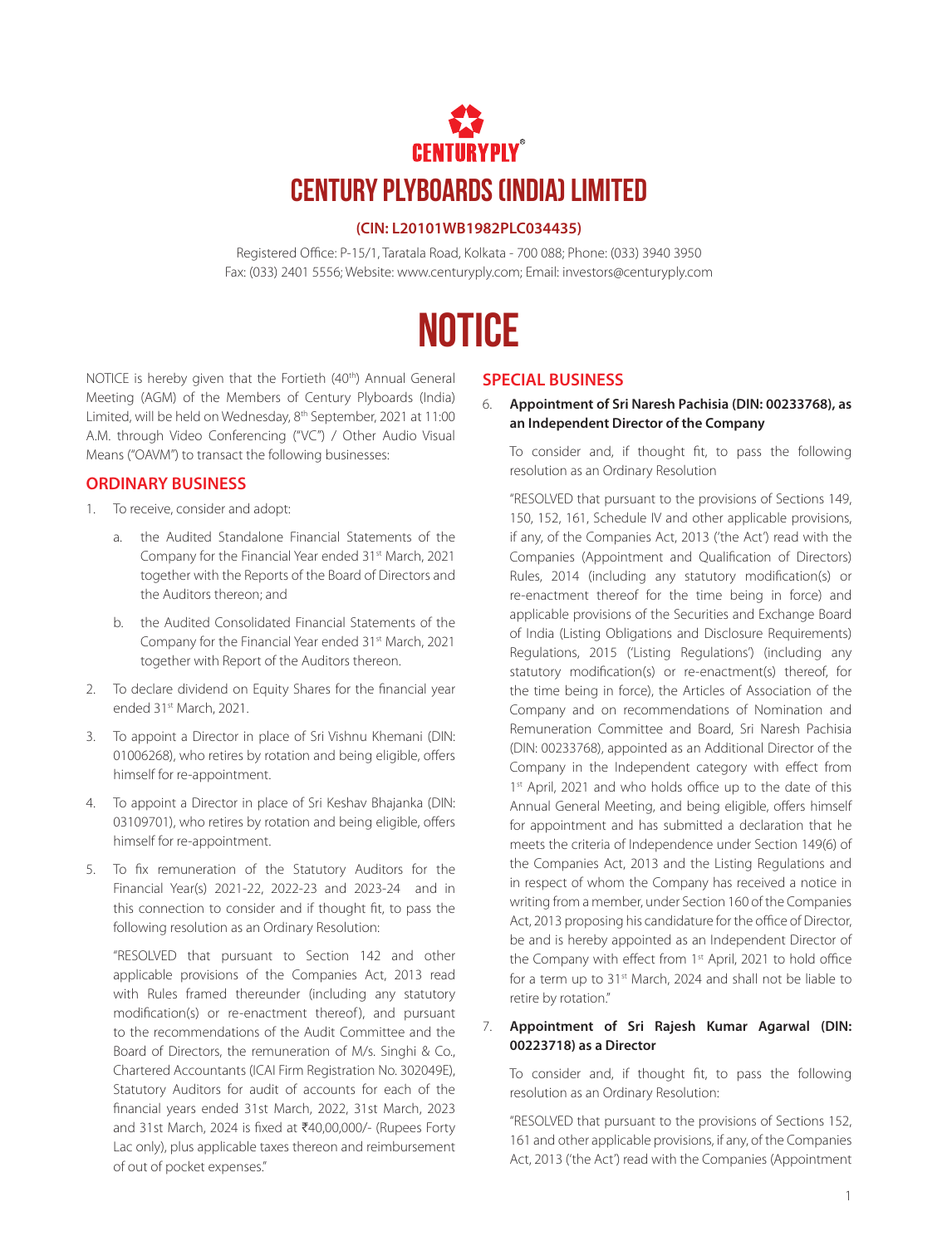

and Qualification of Directors) Rules, 2014 (including any statutory modification(s) or re-enactment thereof for the time being in force), the Articles of Association of the Company and on recommendations of Nomination and Remuneration Committee and Board, Sri Rajesh Kumar Agarwal (DIN: 00223718), appointed as an Additional Director of the Company with effect from 9th February, 2021 and who holds office up to the date of this Annual General Meeting, and being eligible, offers himself for appointment and in respect of whom the Company has received a notice in writing from a member, under Section 160 of the Companies Act, 2013 proposing his candidature for the office of Director, be and is hereby appointed as a Director of the Companyand whose office shall be liable to retire by rotation."

#### 8. **Appointment of Sri Rajesh Kumar Agarwal (DIN: 00223718) as an Executive Director of the Company**

To consider and, if thought fit, to pass the following resolution as an Ordinary Resolution:

"RESOLVED that pursuant to the provisions of Sections 196, 197, 203, Schedule V and other applicable provisions, if any, of the Companies Act, 2013 ('the Act') read with the Rules made thereunder (including any statutory modification(s) or re-enactment thereof for the time being in force) and applicable provisions of the Securities and Exchange Board of India (Listing Obligations and Disclosure Requirements) Regulations, 2015 ('Listing Regulations') (including any statutory modification(s) or re-enactment thereof for the time being in force), the Articles of Association of the Company and on recommendations of Nomination and Remuneration Committee and Board, approval of the members of the Company be and is hereby accorded for the appointment of Sri Rajesh Kumar Agarwal (DIN: 00223718) as an Executive Director of the Company for a period of three years with effect from 9<sup>th</sup> February, 2021 to 8<sup>th</sup> February, 2024, on terms and conditions including remuneration, as set out in the explanatory statement and agreement entered into by the Company and Sri Rajesh Kumar Agarwal, which agreement also be and is hereby approved."

"RESOLVED FURTHER that in the absence or inadequacy of profits in any financial year, minimum remuneration payable shall be determined in terms of Schedule V of the Companies Act, 2013."

"RESOLVED FURTHER that the Board of Directors (hereinafter referred to as "the Board" which term shall be deemed to include Nomination and Remuneration Committee of the Board) be and is hereby authorized to alter and vary the terms and conditions of the said appointment and / or remuneration of Sri Rajesh Kumar Agarwal as it may deem fit and as may be acceptable to him, subject to the same not exceeding the limits hereby sanctioned and within the overall ceiling of managerial remuneration provided under the Companies Act, 2013 or any other statute or such other limits as may be approved by the members from time to time."

#### 9. **Re-appointment of Sri Sajjan Bhajanka (DIN: 00246043) as Chairman and Managing Director of the Company**

To consider and, if thought fit, to pass the following resolution as a Special Resolution:-

"RESOLVED that pursuant to the provisions of Sections 196, 197, 203, Schedule V and other applicable provisions, if any, of the Companies Act, 2013 ('the Act') read with the Rules made thereunder (including any statutory modification(s) or re-enactment thereof for the time being in force) and applicable provisions of the Securities and Exchange Board of India (Listing Obligations and Disclosure Requirements) Regulations, 2015 ('Listing Regulations') (including any statutory modification(s) or re-enactment thereof for the time being in force), the Articles of Association of the Company and on recommendations of Nomination and Remuneration Committee and Board, approval of the members of the Company be and is hereby accorded for the re-appointment of Sri Sajjan Bhajanka (DIN: 00246043), as the Chairman and Managing Director of the Company for a period of five years with effect from 1st April, 2021 to 31st March, 2026, notwithstanding his attaining 70 years of age on 3<sup>rd</sup> June, 2022 during the currency of his tenure, on terms and conditions including remuneration and justification as set out in the explanatory statement and agreement entered into by the Company and Sri Sajjan Bhajanka, which agreement also be and is hereby approved."

"RESOLVED FURTHER that in compliance of Regulation 17(1B) of the Listing Regulations and upon it becoming effective on 1 st April, 2022, Sri Sajjan Bhajanka shall thereafter not occupy both the positions of Chairman as well as Managing Director in the Company and at his discretion, choose to continue either as the Chairman or as the Managing Director of the Company on the same terms and conditions as mentioned above."

"RESOLVED FURTHER that in the absence or inadequacy of profits in any financial year, minimum remuneration payable shall be determined in terms of Schedule V of the Companies Act, 2013."

"RESOLVED FURTHER that the Board of Directors (hereinafter referred to as "the Board" which term shall be deemed to include Nomination and Remuneration Committee of the Board) be and is hereby authorized to alter and vary the terms and conditions of the said re-appointment and / or remuneration of Sri Sajjan Bhajanka as it may deem fit and as may be acceptable to him, subject to the same not exceeding the limits hereby sanctioned and within the overall ceiling of managerial remuneration provided under the Companies Act, 2013 or any other statute or such other limits as may be approved by the members from time to time."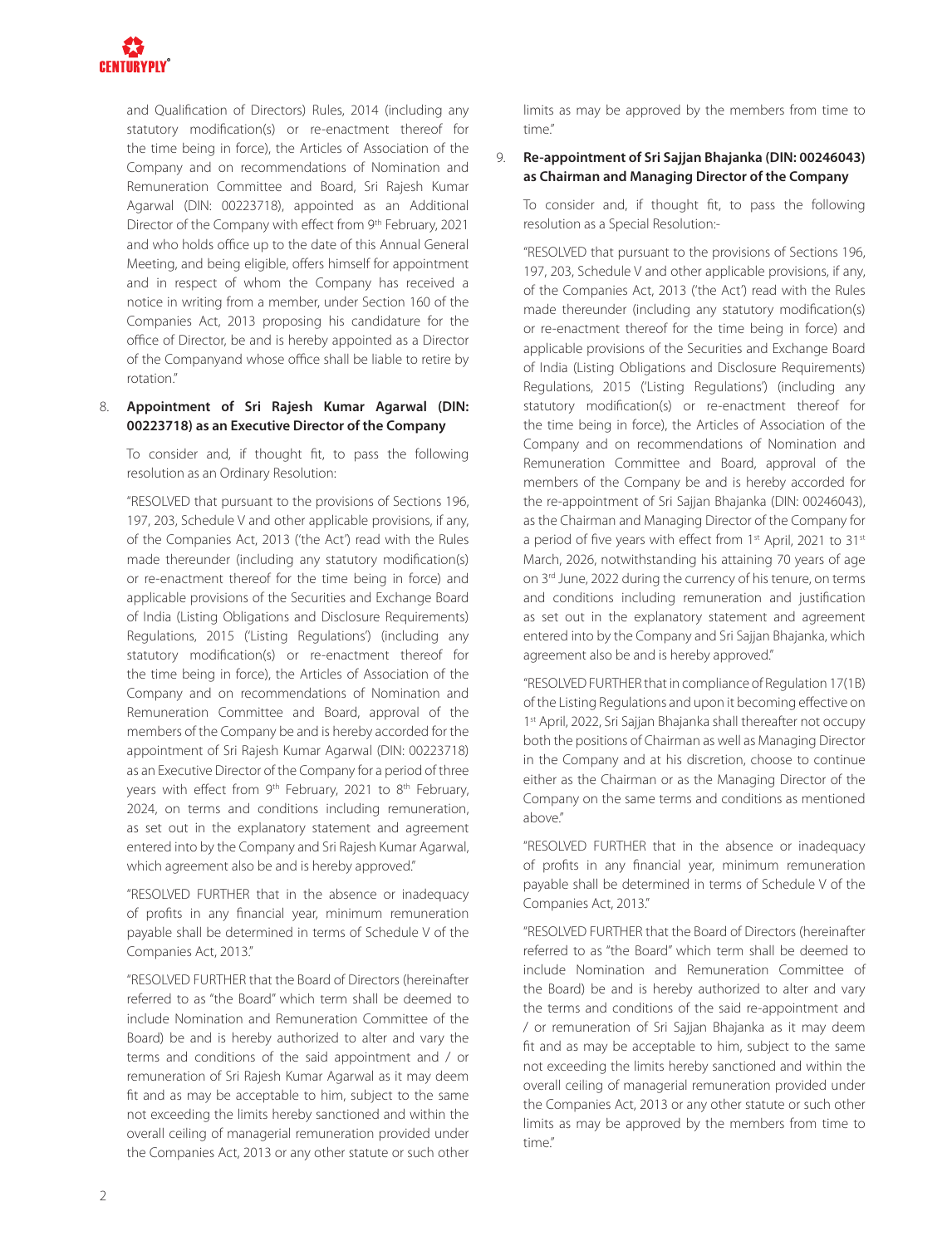#### 10. **Re-appointment of Sri Sanjay Agarwal (DIN: 00246132) as CEO and Managing Director of the Company**

To consider and, if thought fit, to pass the following resolution as an Ordinary Resolution:

"RESOLVED that pursuant to the provisions of Sections 196, 197, 203, Schedule V and other applicable provisions, if any, of the Companies Act, 2013 ('the Act') read with the Companies (Appointment and Qualification of Directors) Rules, 2014 (including any statutory modification(s) or re-enactment thereof for the time being in force) and applicable provisions of the Securities and Exchange Board of India (Listing Obligations and Disclosure Requirements) Regulations, 2015 ('Listing Regulations') (including any statutory modification(s) or re-enactment thereof for the time being in force), the Articles of Association of the Company and on recommendations of Nomination and Remuneration Committee and Board, approval of the members of the Company be and is hereby accorded for the re-appointment of Sri Sanjay Agarwal (DIN: 00246132), as CEO and Managing Director of the Company for a period of five years with effect from 1<sup>st</sup> July, 2021 to 30<sup>th</sup> June, 2026, on terms and conditions including remuneration, as set out in the explanatory statement and agreement entered into by the Company and Sri Sanjay Agarwal, which agreement also be and is hereby approved."

"RESOLVED FURTHER that in the absence or inadequacy of profits in any financial year, minimum remuneration payable shall be determined in terms of Schedule V of the Companies Act, 2013."

"RESOLVED FURTHER that the Board of Directors (hereinafter referred to as "the Board" which term shall be deemed to include Nomination and Remuneration Committee of the Board) be and is hereby authorized to alter and vary the terms and conditions of the said re-appointment and / or remuneration of Sri Sanjay Agarwal as it may deem fit and as may be acceptable to him, subject to the same not exceeding the limits hereby sanctioned and within the overall ceiling of managerial remuneration provided under the Companies Act, 2013 or any other statute or such other limits as may be approved by the members from time to time."

#### 11. **Re-appointment of Sri Keshav Bhajanka (DIN: 03109701) as an Executive Director of the Company**

To consider and, if thought fit, to pass the following resolution as an Ordinary Resolution:

"RESOLVED that pursuant to the provisions of Sections 196, 197, 203, Schedule V and other applicable provisions, if any, of the Companies Act, 2013 ('the Act') read with the Companies (Appointment and Qualification of Directors) Rules, 2014 (including any statutory modification(s) or re-enactment thereof for the time being in force) and applicable provisions of the Securities and Exchange Board

of India (Listing Obligations and Disclosure Requirements) Regulations, 2015 ('Listing Regulations') (including any statutory modification(s) or re-enactment thereof for the time being in force), the Articles of Association of the Company and on recommendations of Nomination and Remuneration Committee and Board, approval of the members of the Company be and is hereby accorded for the re-appointment of Sri Keshav Bhajanka (DIN: 03109701), as an Executive Director of the Company for a period of five years with effect from 28<sup>th</sup> January, 2021 to 27<sup>th</sup> January, 2026, on terms and conditions including remuneration, as set out in the explanatory statement and agreement entered into by the Company and Sri Keshav Bhajanka, which agreement also be and is hereby approved."

"RESOLVED FURTHER that in the absence or inadequacy of profits in any financial year, minimum remuneration payable shall be determined in terms of Schedule V of the Companies Act, 2013."

"RESOLVED FURTHER that the Board of Directors (hereinafter referred to as "the Board" which term shall be deemed to include Nomination and Remuneration Committee of the Board) be and is hereby authorized to alter and vary the terms and conditions of the said re-appointment and / or remuneration of Sri Keshav Bhajanka as it may deem fit and as may be acceptable to him, subject to the same not exceeding the limits hereby sanctioned and within the overall ceiling of managerial remuneration provided under the Companies Act, 2013 or any other statute or such other limits as may be approved by the members from time to time."

#### 12. **Re-appointment of Sri Ajay Baldawa (DIN: 00472128) as an Executive Director (Technical) of the Company**

To consider and, if thought fit, to pass the following resolution as an Ordinary Resolution:

"RESOLVED that pursuant to the provisions of Sections 196, 197, 203, Schedule V and other applicable provisions, if any, of the Companies Act, 2013 ('the Act') read with the Companies (Appointment and Qualification of Directors) Rules, 2014 (including any statutory modification(s) or re-enactment thereof for the time being in force) and applicable provisions of the Securities and Exchange Board of India (Listing Obligations and Disclosure Requirements) Regulations, 2015 ('Listing Regulations') (including any statutory modification(s) or re-enactment thereof for the time being in force), the Articles of Association of the Company and on recommendations of Nomination and Remuneration Committee and Board, approval of the members of the Company be and is hereby accorded for the re-appointment of Sri Ajay Baldawa (DIN: 00472128), as an Executive Director (Technical) of the Company for a period of five years with effect from 1st July, 2021 to 30<sup>th</sup> June, 2026, on terms and conditions including remuneration, as set out in the explanatory statement and agreement entered into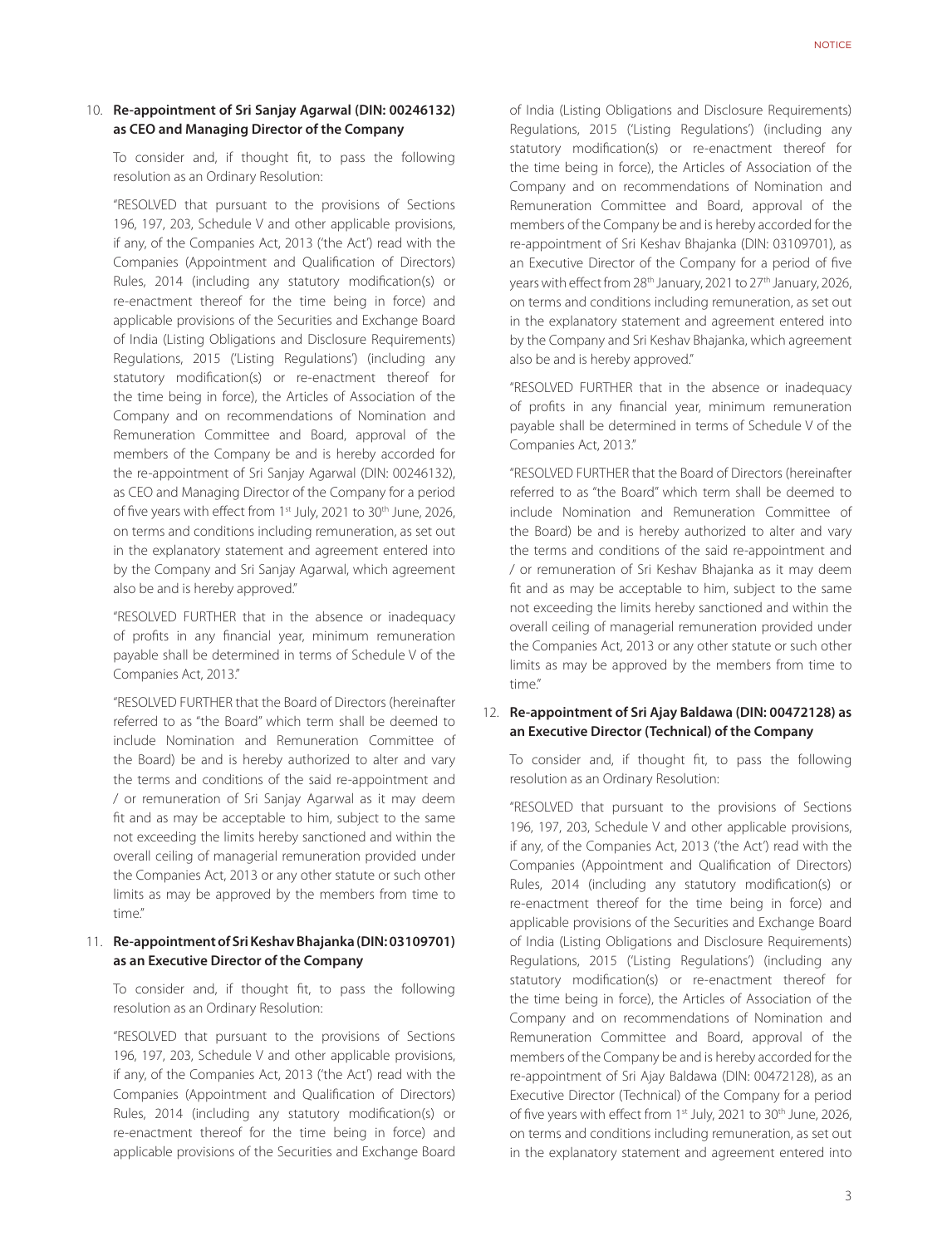

by the Company and Sri Ajay Baldawa, which agreement also be and is hereby approved."

"RESOLVED FURTHER that in the absence or inadequacy of profits in any financial year, minimum remuneration payable shall be determined in terms of Schedule V of the Companies Act, 2013."

"RESOLVED FURTHER that the Board of Directors (hereinafter referred to as "the Board" which term shall be deemed to include Nomination and Remuneration Committee of the Board) be and is hereby authorized to alter and vary the terms and conditions of the said re-appointment and / or remuneration of Sri Ajay Baldawa as it may deem fit and as may be acceptable to him, subject to the same not exceeding the limits hereby sanctioned and within the overall ceiling of managerial remuneration provided under the Companies Act, 2013 or any other statute or such other limits as may be approved by the members from time to time."

#### 13. **Approval of 'Century Ply Employee Stock Option Plan 2021'**

To consider and, if thought fit, to pass the following resolution as a Special Resolution:

"RESOLVED that pursuant to the provisions of Section 62(1) (b) and other applicable provisions, if any, of the Companies Act, 2013 and the Rules made thereunder, the provisions of Regulation 6 of the Securities and Exchange Board of India (Share Based Employee Benefits) Regulations, 2014 and relevant provisions of Circular No. CIR/CFD/POLICY CELL/2/2015 dated June 16, 2015 issued by the Securities and Exchange Board of India (collectively referred to as "SEBI SBEB Regulations"), Securities and Exchange Board of India (Listing Obligations and Disclosure Requirements) Regulations, 2015, the relevant provisions of the Memorandum and Articles of Association of the Company and subject further to such other approvals, permissions and sanctions as may be necessary and subject to such conditions and modifications as may be prescribed or imposed while granting such approvals, permissions and sanctions, the consent of the members of the Company be and is hereby accorded to the introduction and implementation of **'Century Ply Employee Stock Option Plan 2021' ("ESOP 2021" or "Plan")**, the salient features of which have been set out in the Explanatory Statement to this resolution, and authorizing the Board of Directors of the Company (hereinafter referred to as the "Board" which term shall be deemed to include any Committee, including the Nomination and Remuneration Committee which the Board has constituted to exercise its powers, including the powers, conferred by this resolution and under Regulation 5 of the SEBI SBEB Regulations) to create and grant from time to time, in one or more tranches, not exceeding 33,00,000 (Thirty Three Lakh) employee stock Options ("Option(s)") to or for the benefit of such person(s) who are in permanent employment of the Company and its Subsidiary company(ies) within the meaning of ESOP 2021, including any Director, whether whole time or otherwise [other than promoter(s) and person(s) belonging to the promoter group of the Company, Independent Director(s) and Director(s) holding directly or indirectly more than 10% of the outstanding equity shares of the Company], as may be decided under the Plan, exercisable into not more than 33,00,000 (Thirty Three Lakh) equity shares of face value of ₹1/- (Rupee One) each fully paid-up, where one employee stock Option would convert into one equity share upon exercise, on such terms and in such manner as the Board may decide in accordance with the provisions of the applicable laws and the provisions of ESOP 2021."

"RESOLVED FURTHER that the equity shares so issued and allotted as mentioned hereinbefore shall rank *pari passu* with the then existing equity shares of the Company."

"RESOLVED FURTHER that in case of any corporate action(s) such as rights issues, bonus issues, merger and sale of division and others, if any additional equity shares are issued by the Company to the Option grantees for the purpose of making a fair and reasonable adjustment to the employee stock Options granted earlier, the ceiling in terms specified above shall be deemed to be increased to the extent of such additional equity shares issued."

"RESOLVED FURTHER that in case the equity shares of the Company are either sub-divided or consolidated, then the number of shares to be allotted and the price of acquisition payable by the Option grantees under the Plan shall automatically stand reduced or augmented, as the case may be, in the same proportion as the present face value per equity share shall bear to the revised face value of the equity shares of the Company after such sub-division or consolidation, without affecting any other rights or obligations of the said grantees."

"RESOLVED FURTHER that the Board be and is hereby authorised to take requisite steps for listing of the equity shares allotted under the Plan on the stock exchanges where the equity shares of the Company are listed."

"RESOLVED FURTHER that the Company shall conform to the accounting policies prescribed from time to time under the SEBI SBEB Regulations and any other applicable laws and regulations to the extent relevant and applicable to the Plan."

"RESOLVED FURTHER that the Board be and is hereby authorized at any time to modify, change, vary, alter, amend, suspend or terminate the Plan subject to the compliance with the applicable laws and regulations and to do all such acts, deeds, matters and things as it may deem fit at its absolute discretion, for such purpose and also to settle any issues, questions, difficulties or doubts that may arise in this regard without being required to seek any further consent or approval of the Members and further to execute all such documents, writings and to give such directions and or instructions as may be necessary or expedient to give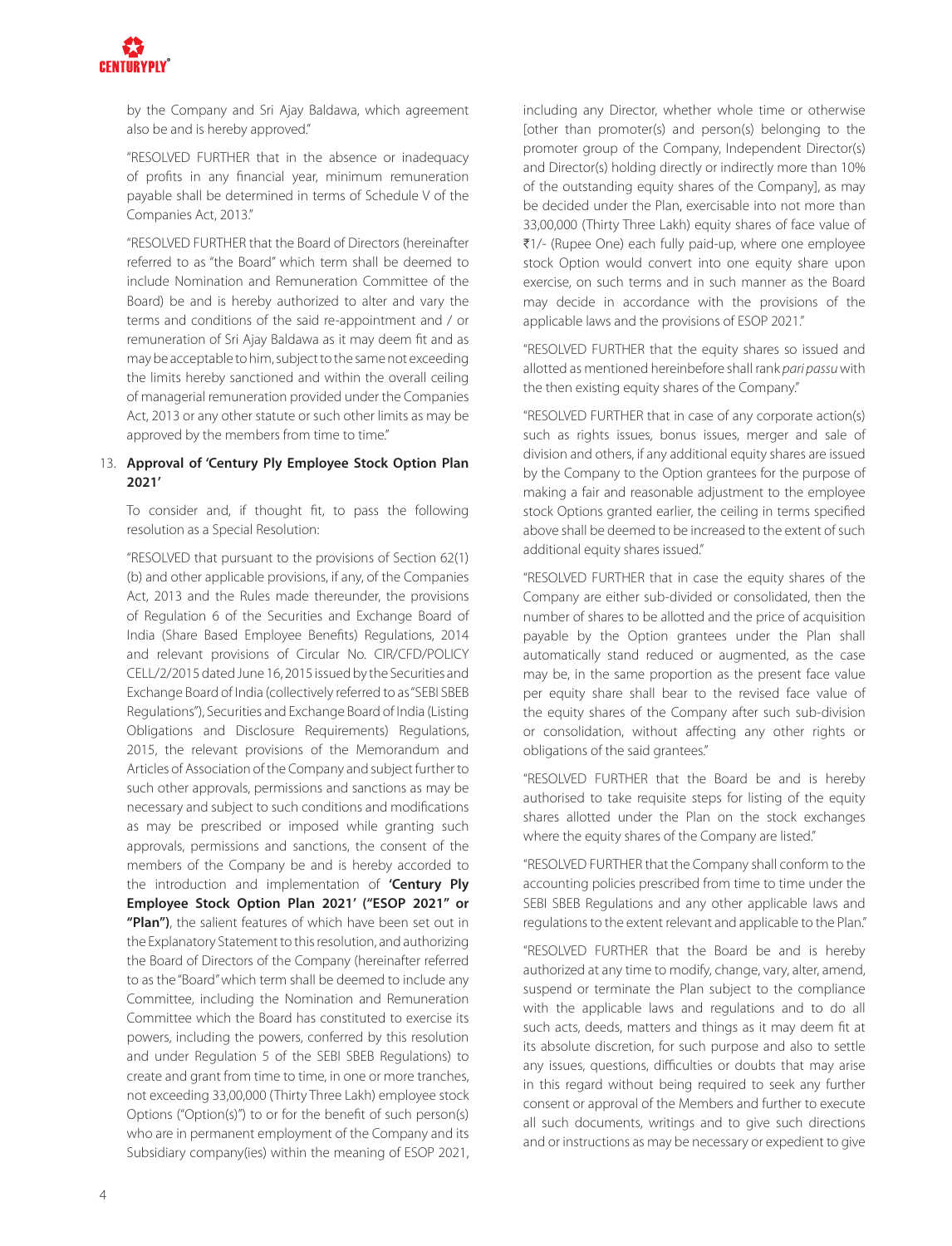effect to such modification, change, variation, alteration, amendment, suspension or termination of the Plan and do all other things incidental and ancillary thereof in conformity with the provisions of the Companies Act, 2013, SEBI SBEB Regulations, the Memorandum and Articles of Association of the Company and any other applicable laws in force."

"RESOLVED FURTHER that the Board, be and is hereby authorized to do all such acts, deeds, and things, as may, at its absolute discretion, deems necessary including authorizing or directing to appoint Merchant Bankers, Brokers, Solicitors, Registrars, Compliance Officer, Investors Service Centre and other Advisors, Consultants or Representatives, being incidental to the effective implementation and administration of the Plan as also to make applications to the appropriate authorities, parties and the institutions for their requisite approvals and all other documents required to be filed in the above connection and to settle all such questions, difficulties or doubts whatsoever which may arise and take all such steps and decisions in this regard."

#### 14. **Grant of employee stock Options to the employees of Subsidiary Company(ies) of the Company under Century Ply Employee Stock Option Plan 2021**

To consider and, if thought fit, to pass the following resolution as a Special Resolution:

"RESOLVED that pursuant to the provisions of Section 62(1) (b) and other applicable provisions, if any, of the Companies Act, 2013 and the Rules made there under, the provisions of Regulation 6 of the Securities and Exchange Board of India (Share Based Employee Benefits) Regulations, 2014 and relevant provisions of Circular No. CIR/CFD/POLICY CELL/2/2015 dated June 16, 2015 issued by the Securities and Exchange Board of India (collectively referred to as "SEBI SBEB Regulations"), Securities and Exchange Board of India (Listing Obligations and Disclosure Requirements) Regulations, 2015, the relevant provisions of the Memorandum and Articles of Association of the Company and subject further to such other approvals, permissions and sanctions as may be necessary and subject to such conditions and modifications as may be prescribed or imposed while granting such approvals, permissions and sanctions, the consent of the members of the Company be and is hereby accorded authorizing the Board of Directors of the Company (hereinafter referred to as the "Board" which term shall be deemed to include any Committee, including the Nomination and Remuneration Committee which the Board has constituted to exercise its powers, including the powers, conferred by this resolution and under Regulation 5 of the SEBI SBEB Regulations) to offer, create, and grant from time to time, in one or more tranches, such number of employee stock Options under **'Century Ply Employee Stock Option Plan 2021' ("ESOP 2021"/ "Plan")** within the limit prescribed therein to or for the benefit of the permanent employees including directors [other than promoter(s) and

person(s) belonging to the promoter group of the Company, Independent Director(s) and Director(s) holding directly or indirectly more than 10% of the outstanding equity shares of the Company], of any subsidiary company(ies) of the Company, whether in or outside India, as may be decided under the ESOP 2021, exercisable into corresponding number of equity shares of face value of  $\overline{5}$ 1/- (Rupee One) each fully paid-up, where one employee stock Option would convert into one equity share upon exercise, on such terms and in such manner as the Board/ Committee may decide in accordance with the provisions of the applicable laws and the provisions of the Plan."

"RESOLVED FURTHER that the equity shares so issued and allotted as mentioned hereinbefore shall rank pari passu with the then existing equity shares of the Company."

"RESOLVED FURTHER that in case of any corporate action(s) such as rights issues, bonus issues, merger and sale of division and others, if any additional equity shares are issued by the Company to the Option grantees for the purpose of making a fair and reasonable adjustment to the employee stock Options granted earlier, the ceiling in terms specified above shall be deemed to be increased to the extent of such additional equity shares issued."

"RESOLVED FURTHER that in case the equity shares of the Company are either sub-divided or consolidated, then the number of shares to be allotted and the price of acquisition payable by the Option grantees under the Plan shall automatically stand reduced or augmented, as the case may be, in the same proportion as the present face value per equity share shall bear to the revised face value of the equity shares of the Company after such sub-division or consolidation, without affecting any other rights or obligations of the said grantees."

"RESOLVED FURTHER that the Board be and is hereby authorised to take requisite steps for listing of the equity shares allotted under the Plan on the stock exchanges where the equity shares of the Company are listed."

"RESOLVED FURTHER that the Company shall conform to the accounting policies prescribed from time to time under the SEBI SBEB Regulations and any other applicable laws and regulations to the extent relevant and applicable to the Plan."

"RESOLVED FURTHER that the Board be and is hereby authorized at any time to modify, change, vary, alter, amend, suspend or terminate the Plan subject to the compliance with the applicable laws and regulations and to do all such acts, deeds, matters and things as it may deem fit at its absolute discretion, for such purpose and also to settle any issues, questions, difficulties or doubts that may arise in this regard without being required to seek any further consent or approval of the Members and further to execute all such documents, writings and to give such directions and or instructions as may be necessary or expedient to give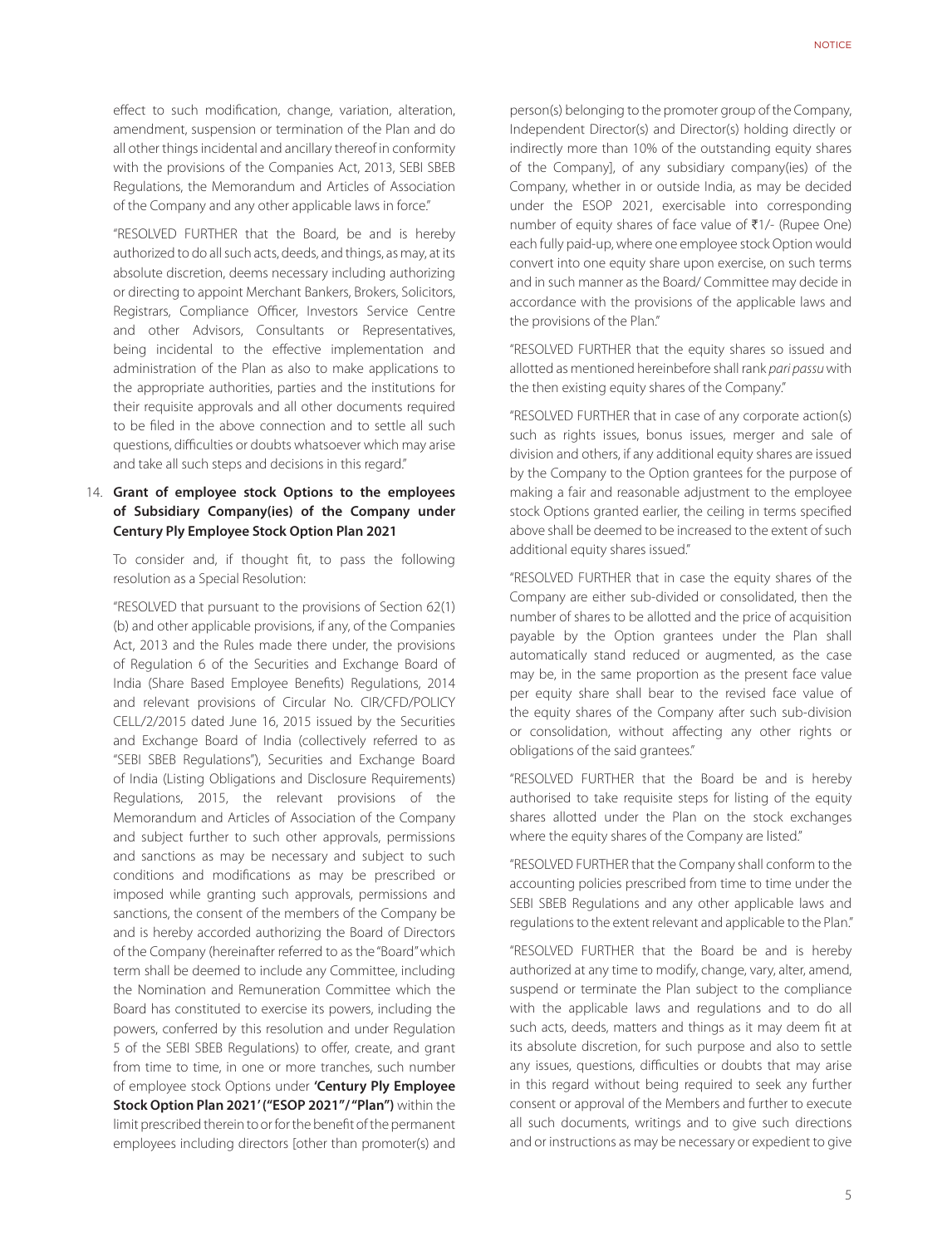

effect to such modification, change, variation, alteration, amendment, suspension or termination of the Plan and do all other things incidental and ancillary thereof in conformity with the provisions of the Companies Act, 2013, SEBI SBEB Regulations, the Memorandum and Articles of Association of the Company and any other applicable laws in force."

"RESOLVED FURTHER that the Board, be and is hereby authorized to do all such acts, deeds, and things, as may, at its absolute discretion, deems necessary including authorizing or directing to appoint Merchant Bankers, Brokers, Solicitors, Registrars, Compliance Officer, Investors Service Centre and other Advisors, Consultants or Representatives, being incidental to the effective implementation and administration of the Plan as also to make applications to the appropriate authorities, parties and the institutions for their requisite approvals and all other documents required to be filed in the above connection and to settle all such questions, difficulties or doubts whatsoever which may arise and take all such steps and decisions in this regard."

> By Order of the Board For **Century Plyboards (India) Ltd.**

> > **Sd/- SundeepJhunjhunwala** Company Secretary FCS 4946

10th August, 2021

Registered Office: P-15/1, Taratala Road Kolkata- 700 088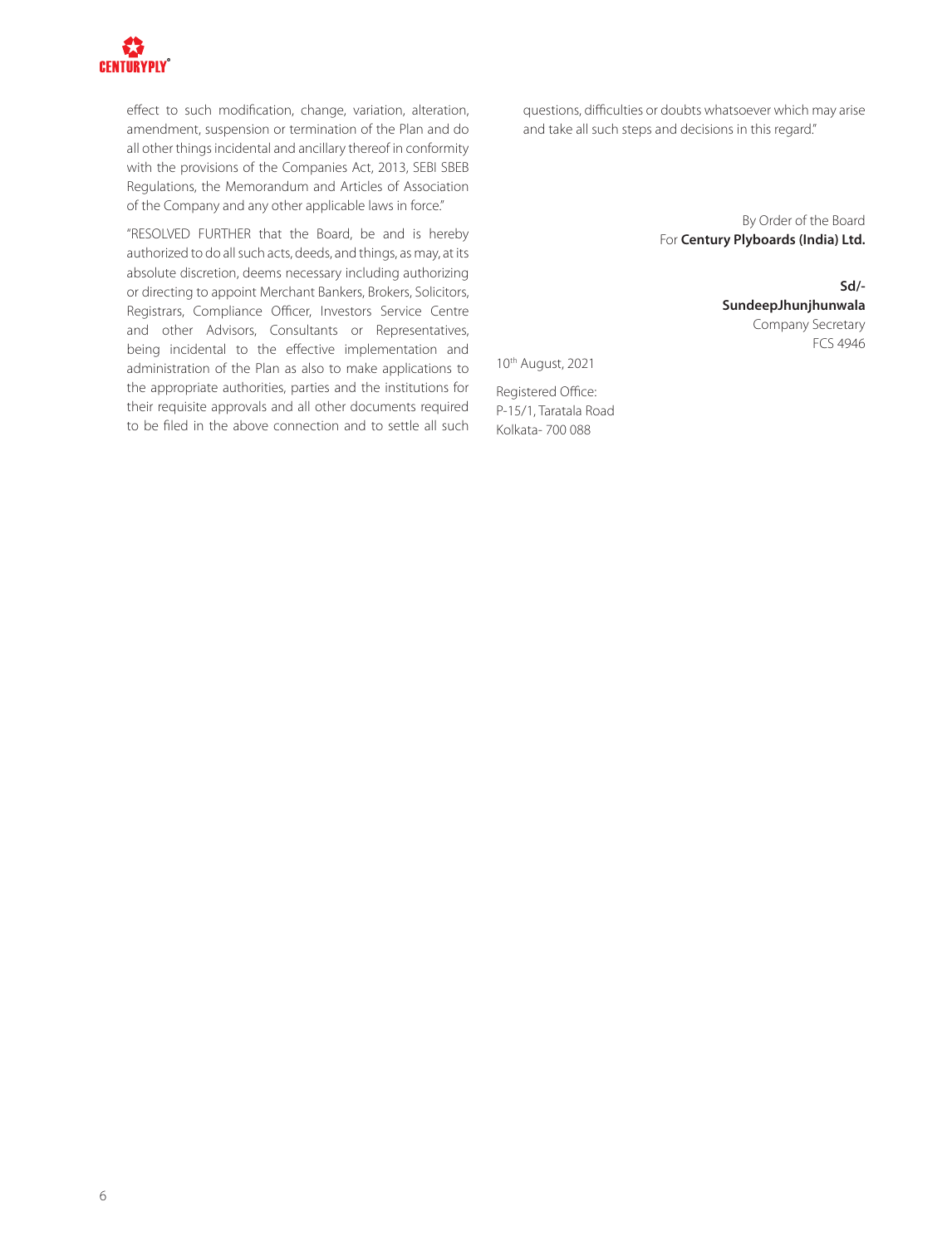#### **NOTES**

- 1. In view of the continuing COVID-19 pandemic, the Ministry of Corporate Affairs ("MCA") vide its General Circular No. 02/2021 dated 13<sup>th</sup> January, 2021 permitted companies to hold their AGM through VC / OAVM for the Financial Year 2020-21, without the physical presence of the Members at a common venue, after complying with the procedure prescribed in MCA circular No. 20/2020 dated 5<sup>th</sup> May, 2020 read with circular no. 14/2020 dated 8th April, 2020 and circular no. 17/2020 dated 13th April, 2020 (collectively referred to as "MCA Circulars"). The Securities and Exchange Board of India ("SEBI") vide Circular No. SEBI/HO/CFD/CMD2/CIR/P/2021/11 dated 15th January, 2021 has also extended the validity of its Circular No. SEBI/HO/CFD/CMD1/CIR/P/2020/79 dated 12<sup>th</sup> May, 2020 (collectively referred to as "SEBI Circulars") which relaxed the provisions of the Companies Act, 2013 ("the Act") and SEBI (Listing Obligations and Disclosure Requirements) Regulations, 2015 ("Listing Regulations") respectively and permitted holding of AGM through VC / OAVM. Accordingly, in compliance with the provisions of the Companies Act, 2013 read with MCA and SEBI Circulars and Listing Regulations, the 40<sup>th</sup> AGM of the Company is being held through VC / OAVM. The Company will conduct the proceedings of the AGM from its Registered Office, i.e, P - 15/1, Taratala Road, Kolkata- 700088, which shall be deemed to be venue of the meeting.
- 2. Pursuant to the provisions of the Act, a Member entitled to attend and vote at the AGM is entitled to appoint a proxy to attend and vote on his/her behalf and the proxy need not be a Member of the Company. Since this AGM is being held pursuant to the MCA and SEBI Circulars through VC/OAVM, physical attendance of Members has been dispensed with. Accordingly, the facility for appointment of proxies by the Members will not be available for the AGM and hence the Proxy Form and Attendance Slip are not annexed to this Notice.
- 3. Pursuant to Section 113 of the Act, Institutional / Corporate Shareholders (i.e. Shareholders other than individuals / HUF, NRI, etc.) are required to send a scanned copy (PDF/ JPG Format) of their respective Board or governing body Resolution/Authorization etc., authorizing its representative to attend the AGM through VC / OAVM on its behalf and to vote through e-voting. The said Resolution/Authorization shall be sent to the Scrutinizer by email through its registered email address to scruitinizermkb@gmail.com with a copy marked to evoting@nsdl.co.in.
- 4. Pursuant to the MCA Circulars, Members attending the AGM through VC / OAVM shall be counted for the purpose of reckoning the quorum under Section 103 of the Act.
- 5. In case of joint holders, the Member whose name appears as the first holder in the order of names as per the Register of Members of the Company will be entitled to vote electronically at the AGM.

6. M/s Singhi & Co, Chartered Accountants (ICAI Firm Registration No. 302049E) were re-appointed as Statutory Auditors of the Company for a second term of five consecutive years, i.e, from the conclusion of the Thirtyeighth Annual General Meeting until the conclusion of Fortythird Annual General Meeting to be held in the calendar year 2024 and their remuneration for audit of accounts for the financial year ended 31st March, 2020 was fixed.

The requirement to place the matter relating to the appointment of Auditors for ratification by members at every AGM has been done away with vide notification issued by the MCA effective from 7<sup>th</sup> May, 2018. Accordingly, no resolution is proposed for ratification of appointment of Statutory Auditors. However, their remuneration for audit of accounts needs to be fixed. The remuneration stated in the proposed resolution includes remuneration for audit of accounts, quarterly limited review during this period (including all units and branches of the Company and audit of Internal Financial Control. Accordingly, the resolution is being placed at this AGM for approval of the Members.

The Statutory Auditors have given a confirmation to the effect that they are eligible to continue with their appointment as Statutory Auditors.

- 7. The Register of Members and Share Transfer Books of the Company will remain closed from Thursday, 2<sup>nd</sup> September, 2021 to Wednesday, 8<sup>th</sup> September, 2021 (both days inclusive) for the purpose of AGM and for determining the names of the Members eligible for final dividend on equity shares for the financial year ended 31<sup>st</sup> March, 2021, if declared at the Annual General Meeting.
- 8. Members may note that the Board of Directors at its meeting held on 10<sup>th</sup> August, 2021, has recommended payment of final dividend on equity shares  $\varpi$  ₹1.00/- per equity share for the financial year 2020-21. The dividend so recommended by the Board, if declared by the members at the Annual General Meeting, shall be paid within statutory time limit to those members
	- (a) whose names appear as beneficial owners at the end of the business hours on 1<sup>st</sup> September, 2021 in the list of beneficial owners to be provided by NSDL and CDSL in respect of shares held in electronic (demat) form and
	- (b) whose names appear in the Register of Members of the Company on 8th September, 2021, after giving effect to valid transmission/ transposition requests lodged with the Company as of the close of business hours on 1<sup>st</sup> September, 2021.
- 9. The dividend, if approved by the Shareholders will be paid electronically through various online transfer modes to those members who have updated their bank account details. For members who have not updated their bank account details, dividend warrants/ demand drafts/ cheques will be sent out to the registered addresses once the postal facility is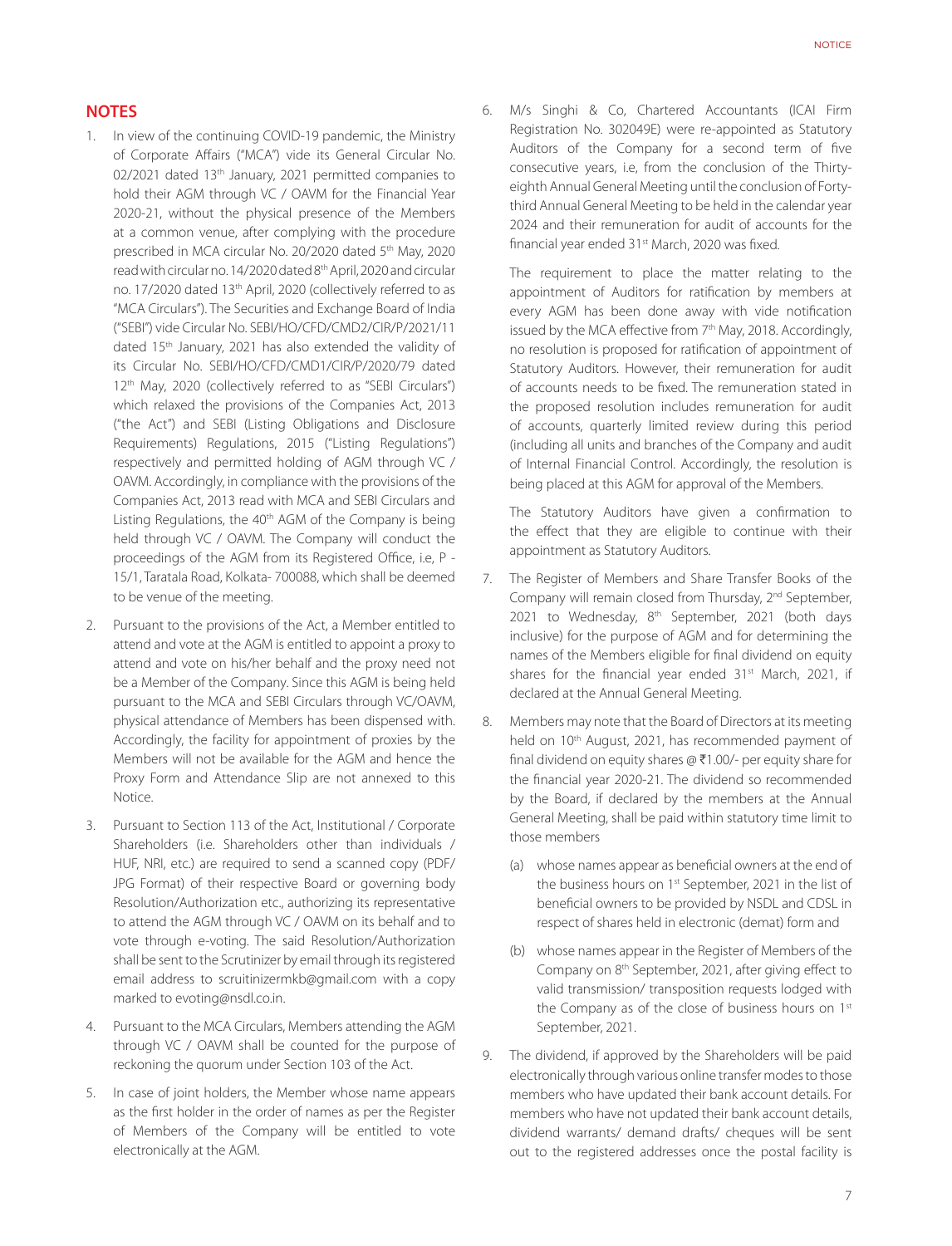

available. To avoid delay in receiving the dividend, members are requested to update their KYC with their depositories (where shares are held in dematerialized mode) and with the Company's Registrar and Transfer Agent (RTA) (where shares are held in physical mode) to receive the dividend directly into their bank account on the pay-out date.

- 10. Members holding shares in electronic form may note that bank particulars registered against their respective depository accounts will be used by the Company for payment of dividend. The Company or its RTA, M/s. Maheshwari Datamatics Private Limited cannot act on any request received directly from the members holding shares in electronic form for any change of bank particulars or bank mandates. Such changes are to be advised only to the Depository Participant by the members.
- 11. Pursuant to the amendments in the Income Tax Act, 1961 read with the provisions of the Finance Act, 2020, dividend income is taxable in the hands of the shareholders w.e.f. 1<sup>st</sup> April, 2020 and the Company is required to deduct tax at source ("TDS") from dividend paid to the Members at prescribed rates. For the prescribed rates for various categories, please refer to the Finance Act, 2020 and the amendments thereof. The shareholders are requested to update their PAN with the DP (if shares held in electronic form) and Company/ RTA (if shares held in physical form).

A Resident individual shareholder having PAN and who is not liable to pay income tax, can submit a yearly declaration in Form No. 15G/15H, to avail the benefit of non-deduction of tax at source by sending an email to investors@centuryply. com latest by 11:59 P.M. (IST) on 1st September, 2021 or by submitting the documents at https://mdpl.in/form.

Shareholders are requested to note that in case their PAN is not registered, the tax will be deducted at a higher rate of 20%. Non-resident shareholders can avail beneficial rates under tax treaty between India and their country of residence, subject to providing necessary documents i.e. No Permanent Establishment and Beneficial Ownership Declaration, Tax Residency Certificate, Form 10F, any other document which may be required to avail the tax treaty benefits by sending an email to investors@centuryply. com. The aforesaid declarations and documents need to be submitted by the shareholders latest by 11:59 P.M. (IST) on 1st September, 2021 or by submitting the documents at https:// mdpl.in/form.

12. In terms of Regulation 40 of the Listing Regulations, as amended, with effect from 1<sup>st</sup> April, 2019, requests for effecting transfer of securities (except in case of transmission or transposition and relodged transfers of securities) shall not be processed unless the securities are held in the dematerialized form with a depository. Accordingly, requests for physical transfer of securities are not being processed from 1<sup>st</sup> April, 2019 onwards. However, Members can continue to hold shares in physical form. Further, SEBI vide its circular no. SEBI/HO/MIRSD/RTAMB/CIR/P/2020/236 dated 2<sup>nd</sup> December, 2020 had fixed 31<sup>st</sup> March, 2021 as the cutoff date for re-lodgement of transfer deeds and the shares that are re-lodged for transfer shall be issued only in demat mode. In view of the above and to avail free transferability of shares and various benefits of dematerialisation and also to eliminate the risks associated with physical holding of shares, members are advised to dematerialise shares held by them in physical form. A Guidance note on procedure for dematerialisation of shares held in physical form is also placed on the website of the Company under 'Investors' section.

- 13. Members holding shares in physical mode-
	- (a) are required to submit/ update their Permanent Account Number (PAN) and bank account details to the Company / RTA, if not registered with the Company as mandated by SEBI.
	- (b) are advised to register nomination (if not already registered) in respect of their shareholding in the Company using Form SH-13. Change in nomination can also be done using Form SH-14. Both forms are available on the Company's website www.centuryply. com under the 'Investors' section.
	- (c) are requested to register / update their e-mail address with the Company / RTA for receiving all communications from the Company electronically.
	- (d) are requested to update any change in their address to the Company / RTA.
- 14. Members holding shares in electronic mode:
	- (a) are requested to submit/ update their PAN and bank account details to their respective Depository Participants (DPs) with whom they are maintaining their demat accounts.
	- (b) are advised to contact their respective DPs for registering/ changing their nomination.
	- (c) are requested to register / update their e-mail address with their respective DPs for receiving all communications from the Company electronically.
	- (d) are requested to update any change in their address to their respective DPs
- 15. Members holding shares in physical form, in identical order of names, in more than one folio are requested to send to the Company or its RTA, the details of such folios together with the share certificates and self-attested copies of the PAN for consolidating their holdings in one folio. A consolidated share certificate will be issued to such Members after making requisite changes. Members holding shares in physical form are requested to consider converting their holdings to dematerialized form to eliminate all risks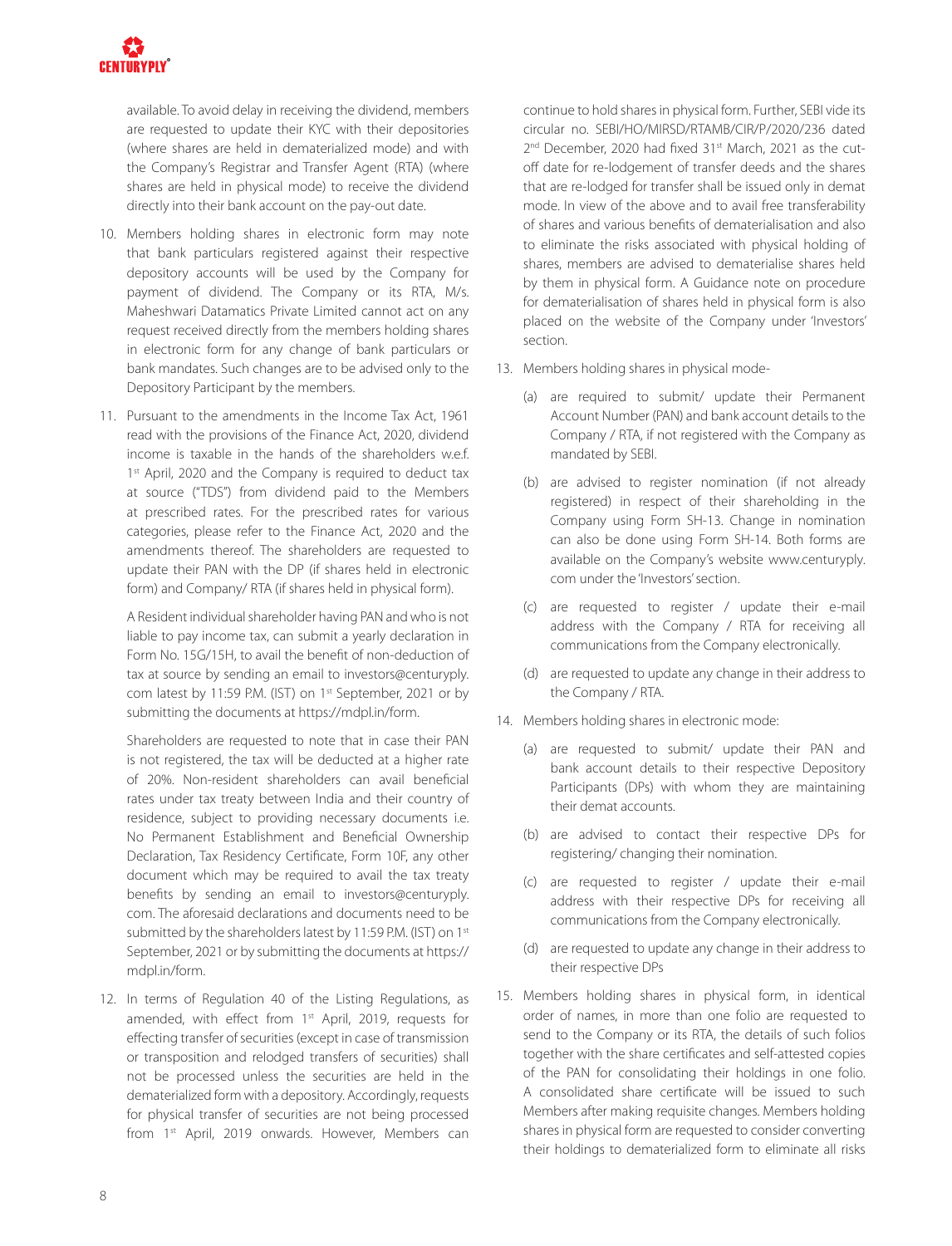associated with physical shares and for ease of portfolio management. Members can contact the Company or its RTA for assistance in this regard.

- 16. Members seeking any information regarding accounts or any other matter to be placed at the AGM, are requested to write to the Company at least seven days before the date of the meeting through email at investors@centuryply.com so as to enable the management to keep the same ready on the date of AGM and to reply suitably.
- 17. The Register of Directors and Key Managerial Personnel and their shareholding maintained under section 170 of the Act, Register of Contracts or arrangements in which directors are interested maintained under section 189 of the Act and all other documents referred to in this Notice will be available for inspection in electronic mode. Members seeking to inspect such documents can send an email to the Company at investors@centuryply.com.
- 18. The Company has transferred the unpaid/ unclaimed dividend for the years prior to and including the Financial Year 2012-13, from time to time, on respective due dates, to the Investor Education and Protection Fund (the IEPF) established by the Central Government. The Company has been sending reminders to those members having unpaid/ unclaimed dividends before transfer of such dividend(s) to IEPF. The Company has also uploaded the details of unpaid/ unclaimed amounts lying with the Company, on the website of the Company (www.centuryply.com) and also on the website of the Ministry of Corporate Affairs. Members who wish to claim dividends, which remain unclaimed, are requested to correspond with the Company or its RTA. Members are requested to note that dividends not claimed within seven years from the date of transfer to the Company's Unpaid Dividend Account, will be transferred to the IEPF on due dates.
- 19. Members are requested to note that dividends if not encashed for a consecutive period of 7 years from the date of transfer to Unpaid Dividend Account of the Company, are liable to be transferred to the Investor Education and Protection Fund (IEPF). The shares in respect of which dividends have not been encashed consecutively for a period of 7 years, are also liable to be transferred to the demat account of the IEPF Authority. In view of this, Members are requested to claim their dividends from the Company, within the stipulated timeline. The Members, whose unclaimed dividends/shares have been transferred to IEPF, may claim the same by making an application to the IEPF Authority in Form No. IEPF-5 available on www.iepf.gov. in.

The Company had sent intimation in this regard to all the shareholders who have not claimed/encashed their dividends consecutively for the last seven years. The Company had also simultaneously published notice in the

leading newspapers in this regard and also uploaded on the "Investors Section" of the Company's website, details of such shareholders and shares which have been/ are due for transfer to IEPF Account.

#### 20. **INFORMATION AND OTHER INSTRUCTIONS RELATING TO E-VOTING ARE AS UNDER:**

- a) Pursuant to the provisions of Section 108 of the Companies Act, 2013, Rule 20 of the Companies (Management and Administration) Rules, 2014 (as amended from time to time) read with relevant MCA Circulars and Regulation 44 of the Listing Regulations and in terms of SEBI Circular no. SEBI/HO/CFD/CMD/ CIR/P/2020/242 dated 9th December, 2020 in relation to e-Voting Facility Provided by Listed Entities, the Company is pleased to provide the facility of remote e-voting as well as e-voting on the date of the AGM to the Members in respect of items to be acted at this AGM for which the Company has engaged the services of National Securities Depository Limited (NSDL). The Members desiring to vote through electronic mode may refer to the detailed procedure on e-voting given hereinafter. Members who have cast their vote by remote e-voting prior to the AGM may also attend/ participate in the AGM through VC / OAVM but shall not be entitled to cast their vote again.
- b) The Members, whose names appear in the Register of Members / list of Beneficial Owners as on Wednesday, 1 st September, 2021 being the cut-off date, are entitled to vote on the Resolutions set forth in this Notice. A person who is not a Member as on cut-off date should treat this notice for information purpose only. Members who have acquired shares after the despatch of the Notice of AGM and before the cut-off date may approach the Company for issuance of the User ID and Password for exercising their right to vote by electronic means.
- c) The remote e-voting period will commence at 9.00 a.m. on Saturday, 4<sup>th</sup> September 2021 and will end at 5.00 p.m. on Tuesday, 7<sup>th</sup> September, 2021. The remote e-voting shall not be allowed beyond 5.00 p.m. on Tuesday, 7<sup>th</sup> September, 2021. At the end of remote e-voting, the e-voting module shall be disabled by NSDL for voting thereafter.
- d) The voting rights shall be as per the number of equity shares held by the Member(s) holding shares either in physical form or in dematerialized form, as on Wednesday, 1<sup>st</sup> September, 2021, i.e. cut-off date.
- e) The Members who have cast their votes through remote e-voting prior to the meeting may still attend/ participate in the AGM through VC / OAVM but shall not be entitled to cast their vote again. In case any Member who had voted through Remote e-voting, casts his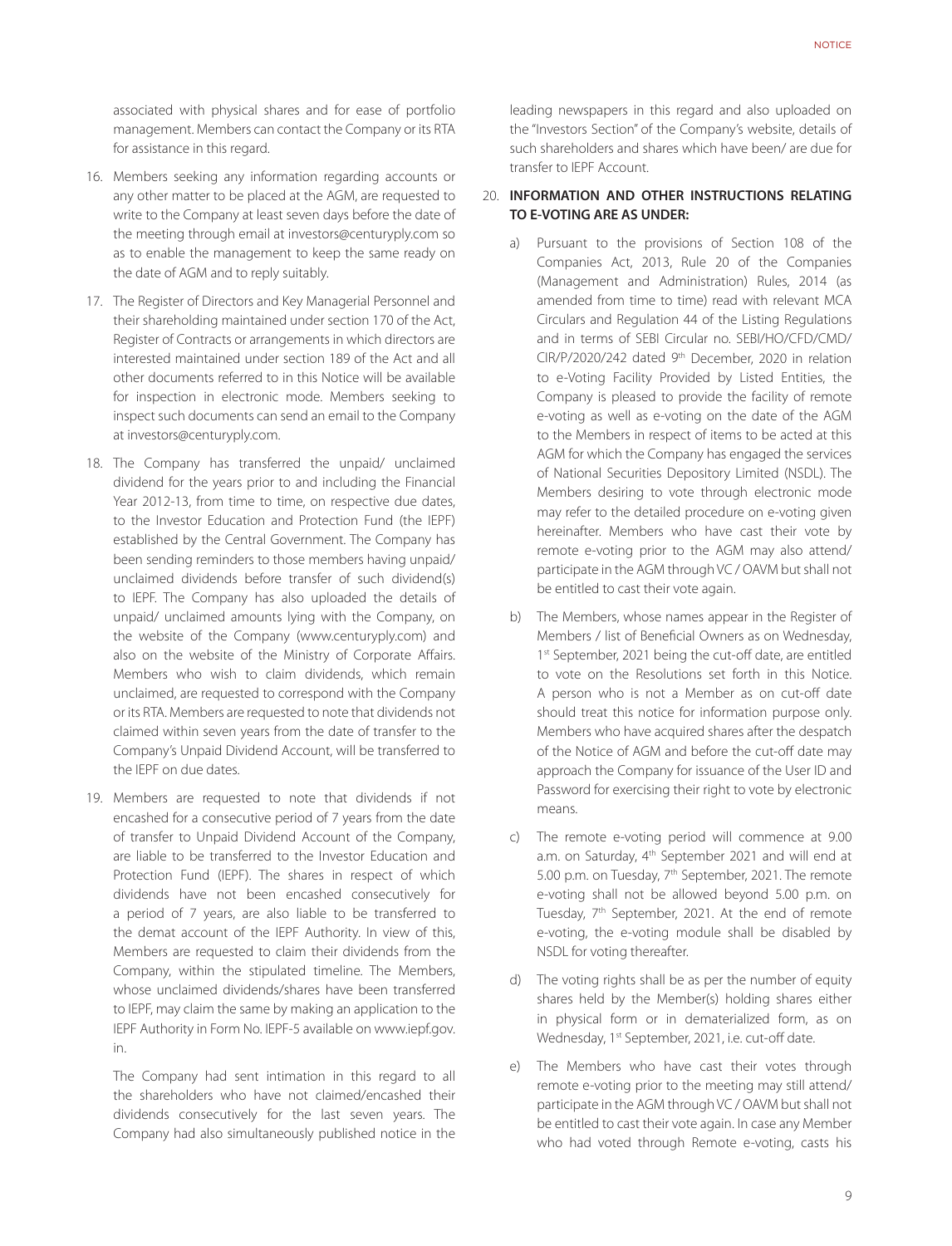

vote again at the e- Voting provided during the AGM, then the Votes cast during the AGM shall be considered as invalid. Once the vote on a resolution is cast by a Member, the Member shall not be allowed to change it subsequently. Members who have voted on some of the resolutions during the said voting period are also eligible to vote on the remaining resolutions during the AGM.

- f) The Company has appointed Sri Manoj Kumar Banthia (ACS 11470/ CP- 7596) and failing him, Sri Raj Kumar Banthia (ACS 17190/CP-18428) of M/s. MKB & Associates, Company Secretaries in Practice, Kolkata, as the Scrutinizer to scrutinize the voting during the AGM and remote e-voting process and ensure that the same is carried out in a fair and transparent manner.
- g) The Scrutinizer, after scrutinizing the votes cast at the meeting and through remote e-voting, will, not later than two working days or three calendar days, whichever is earlier, of conclusion of the Meeting, make a consolidated scrutinizer's report and submit the same to the Chairman or to the person authorised by him. The results declared along with the consolidated scrutinizer's report shall be placed on the website of the Company at www.centuryply.com and that of NSDL at www.evoting.nsdl.com, besides being displayed on the Notice Board of the Company at its Registered Office. The results shall simultaneously be communicated to the Stock Exchanges where the shares of the Company are listed.

#### h) **PROCEDURE FOR E-VOTING**

The detailed procedure and manner for voting electronically on NSDL e-voting system are explained herein below:

#### **Step 1: Access to NSDL e-Voting system**

**Step 2: Cast your vote electronically and join General Meeting on NSDL e-Voting system**

#### **Details on Step 1: Access to NSDL e-Voting system:**

**A) Login method for e-Voting and joining virtual meeting for Individual shareholders holding securities in demat mode**

Pursuant to SEBI circular no. SEBI/HO/CFD/CMD/ CIR/P/2020/242 dated 9th December, 2020 on "e-Voting facility provided by Listed Companies", e-Voting process has been enabled to all the individual demat account holders, by way of single login credential, through their demat accounts / websites of Depositories / Depository Participants (DPs) in order to increase the efficiency of the voting process. Individual demat account holders would be able to cast their vote without having to register again with the e-Voting service provider (ESP) thereby not only facilitating seamless authentication but also ease and convenience of participating in e-Voting process. Shareholders are advised to update their mobile number and email ID in their demat accounts with their respective DPs in order to access the e-Voting facility.

| <b>Type of shareholders</b>                         | <b>Login Method</b> |    |                                                                                                                                                                                                                                                                                     |
|-----------------------------------------------------|---------------------|----|-------------------------------------------------------------------------------------------------------------------------------------------------------------------------------------------------------------------------------------------------------------------------------------|
| Shareholders<br>Individual<br>holding $ I_{\cdot} $ |                     |    | <b>NSDL IDeAS facility</b>                                                                                                                                                                                                                                                          |
| securities in demat mode with NSDL.                 | a)                  |    | If you are already registered, follow the below steps:                                                                                                                                                                                                                              |
|                                                     |                     |    | Visit the e-Services website of NSDL Viz. https://eservices.nsdl.<br>com either on a Personal Computer or on a mobile.                                                                                                                                                              |
|                                                     |                     | 2. | Once the home page of e-services is launched, click on the<br>" <b>Beneficial Owner</b> " icon under " <b>Login</b> " which is available under<br>'IDeAS' section.                                                                                                                  |
|                                                     |                     | 3. | A new screen will open. You will have to enter your existing<br>User ID and Password. After successful authentication, you will<br>be able to see e-Voting services under Value added services.                                                                                     |
|                                                     |                     | 4. | Click on " <b>Access to e-Voting</b> " appearing on the left hand side<br>under e-Voting services and you will be able to see e-Voting<br>page.                                                                                                                                     |
|                                                     |                     | 5. | Click on options available against company name or <b>e-Voting</b><br>service provider i.e. NSDL and you will be re-directed to<br>e-Voting website of NSDL for casting your vote during the<br>remote e-Voting period or joining virtual meeting & e-voting<br>during the meeting. |

Login method for Individual shareholders holding securities in demat mode is given below: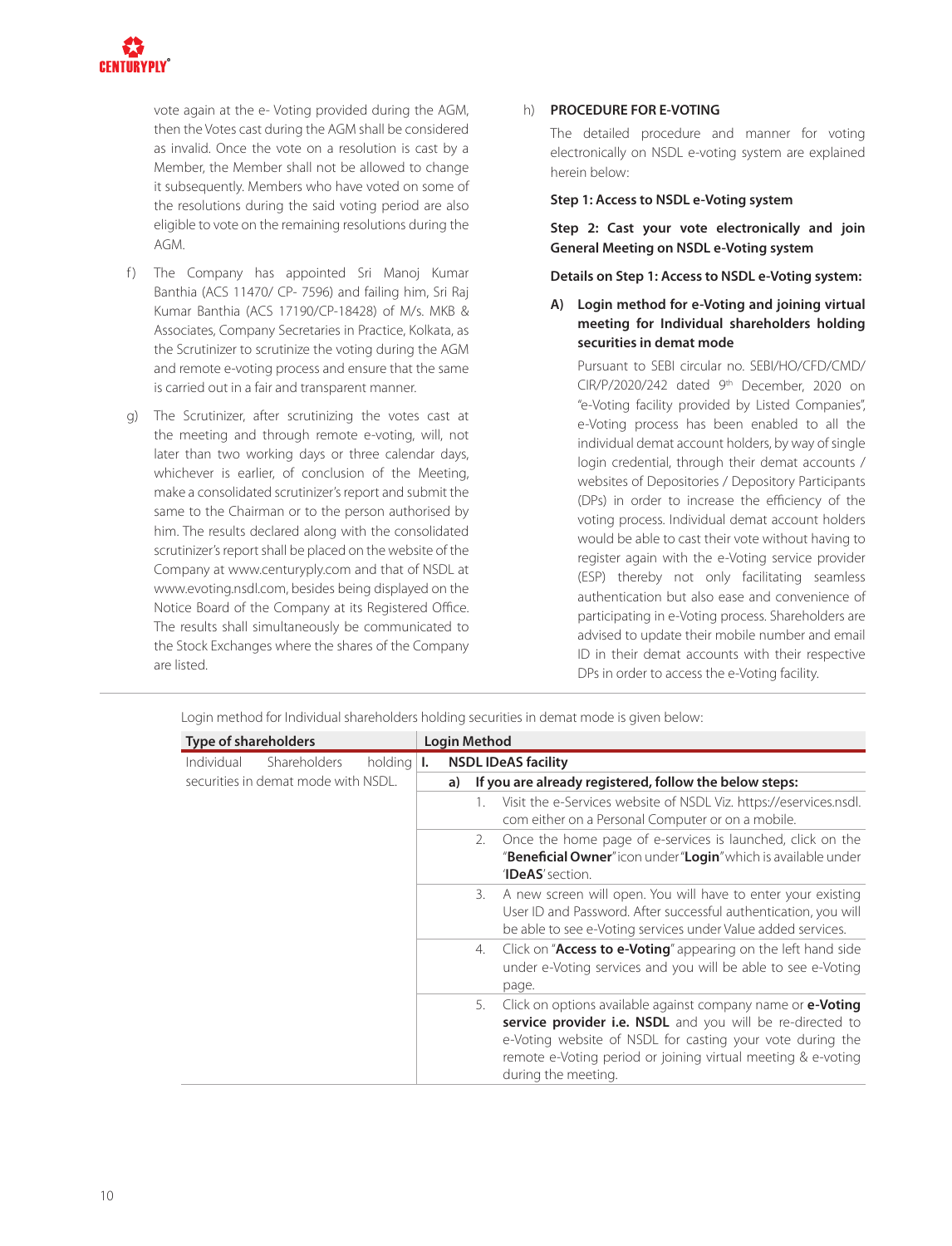| <b>Type of shareholders</b>                                                                                               |    |    | <b>Login Method</b> |                                                                                                                                                                                                                                                                                                                                                                                                                                          |
|---------------------------------------------------------------------------------------------------------------------------|----|----|---------------------|------------------------------------------------------------------------------------------------------------------------------------------------------------------------------------------------------------------------------------------------------------------------------------------------------------------------------------------------------------------------------------------------------------------------------------------|
|                                                                                                                           |    | b) |                     | If you are not registered, follow the below steps:                                                                                                                                                                                                                                                                                                                                                                                       |
|                                                                                                                           |    |    | 1.                  | Option to register is available at https://eservices.nsdl.com.                                                                                                                                                                                                                                                                                                                                                                           |
|                                                                                                                           |    |    | 2.                  | Select "Register Online for IDeAS" appearing on the left hand<br>side of the home page of e-services or click at https://eservices.<br>nsdl.com/SecureWeb/IdeasDirectReg.jsp                                                                                                                                                                                                                                                             |
|                                                                                                                           |    |    | 3.<br>$1-5.$        | After successful registration, please follow steps given in points                                                                                                                                                                                                                                                                                                                                                                       |
|                                                                                                                           | Ш. |    |                     | <b>E-voting website of NSDL</b>                                                                                                                                                                                                                                                                                                                                                                                                          |
|                                                                                                                           |    | 1. |                     | Open web browser by typing the following URL: https://www.<br>evoting.nsdl.com/either on a Personal Computer or on a mobile.                                                                                                                                                                                                                                                                                                             |
|                                                                                                                           |    | 2. |                     | Once the home page of e-Voting system is launched, click on the<br>icon "Login" which is available under 'Shareholder/Member' section.                                                                                                                                                                                                                                                                                                   |
|                                                                                                                           |    | 3. |                     | A new screen will open. You will have to enter your User ID (i.e. your<br>sixteen digit demat account number hold with NSDL), Password/<br>OTP and a Verification Code as shown on the screen.                                                                                                                                                                                                                                           |
|                                                                                                                           |    | 4. |                     | After successful authentication, you will be redirected to NSDL<br>Depository site wherein you can see e-Voting page. Click on<br>company name or e-Voting service provider i.e. NSDL and you<br>will be redirected to e-Voting website of NSDL for casting your vote<br>during the remote e-Voting period or joining virtual meeting &<br>voting during the meeting.                                                                    |
|                                                                                                                           |    |    |                     | III. Mobile Application                                                                                                                                                                                                                                                                                                                                                                                                                  |
|                                                                                                                           |    |    |                     | Shareholders/Members can also download NSDL Mobile App "NSDL<br>Speede" facility for seamless voting experience.                                                                                                                                                                                                                                                                                                                         |
| Shareholders<br>Individual<br>holding<br>securities in demat mode with CDSL                                               | 1. |    |                     | Existing users who have opted for Easi / Easiest, can login through their<br>user ID and password. Option will be made available to reach e-Voting<br>page without any further authentication. The URL for users to login to<br>Easi / Easiest is https://web.cdslindia.com/myeasi/home/login or visit<br>the website www.cdslindia.com and click on the "New System Myeasi"<br>option available under "Login" section.                  |
|                                                                                                                           | 2. |    |                     | After successful login of Easi/Easiest the user will be also able to see the<br>E Voting Menu. The Menu will have links of e-Voting service provider<br>(ESP) i.e. NSDL. Click on NSDL to cast your vote.                                                                                                                                                                                                                                |
|                                                                                                                           | 3. |    |                     | If the user is not registered for Easi/Easiest, option to register is available<br>at https://web.cdslindia.com/myeasi/Registration/EasiRegistration                                                                                                                                                                                                                                                                                     |
|                                                                                                                           | 4. |    |                     | Alternatively, the user can directly access e-Voting page by providing<br>demat Account Number and PAN from the E-voting link available on<br>www.cdslindia.com home page. The system will authenticate the user<br>by sending OTP on registered Mobile & Email as recorded in the demat<br>Account. After successful authentication, user will be provided links for<br>the respective ESP i.e. NSDL where the e-Voting is in progress. |
| Shareholders<br>Individual<br>(holding $ 1$ .<br>securities in demat mode) login<br>through their depository participants |    |    | e-Voting facility.  | You can also login using the login credentials of your demat account<br>through your Depository Participant registered with NSDL/CDSL for                                                                                                                                                                                                                                                                                                |
|                                                                                                                           | 2. |    |                     | Once logged-in, you will be able to see e-Voting option. Once you click<br>on e-Voting option, you will be redirected to NSDL/CDSL Depository site<br>after successful authentication, wherein you can see e-Voting feature.                                                                                                                                                                                                             |
|                                                                                                                           | 3. |    | during the meeting. | Click on company name or e-Voting service provider i.e. NSDL and you<br>will be redirected to e-Voting website of NSDL for casting your vote<br>during the remote e-Voting period or joining virtual meeting & voting                                                                                                                                                                                                                    |

**Important note:** Members who are unable to retrieve User ID/ Password are advised to use Forgot User ID and Forgot Password option available at respective websites.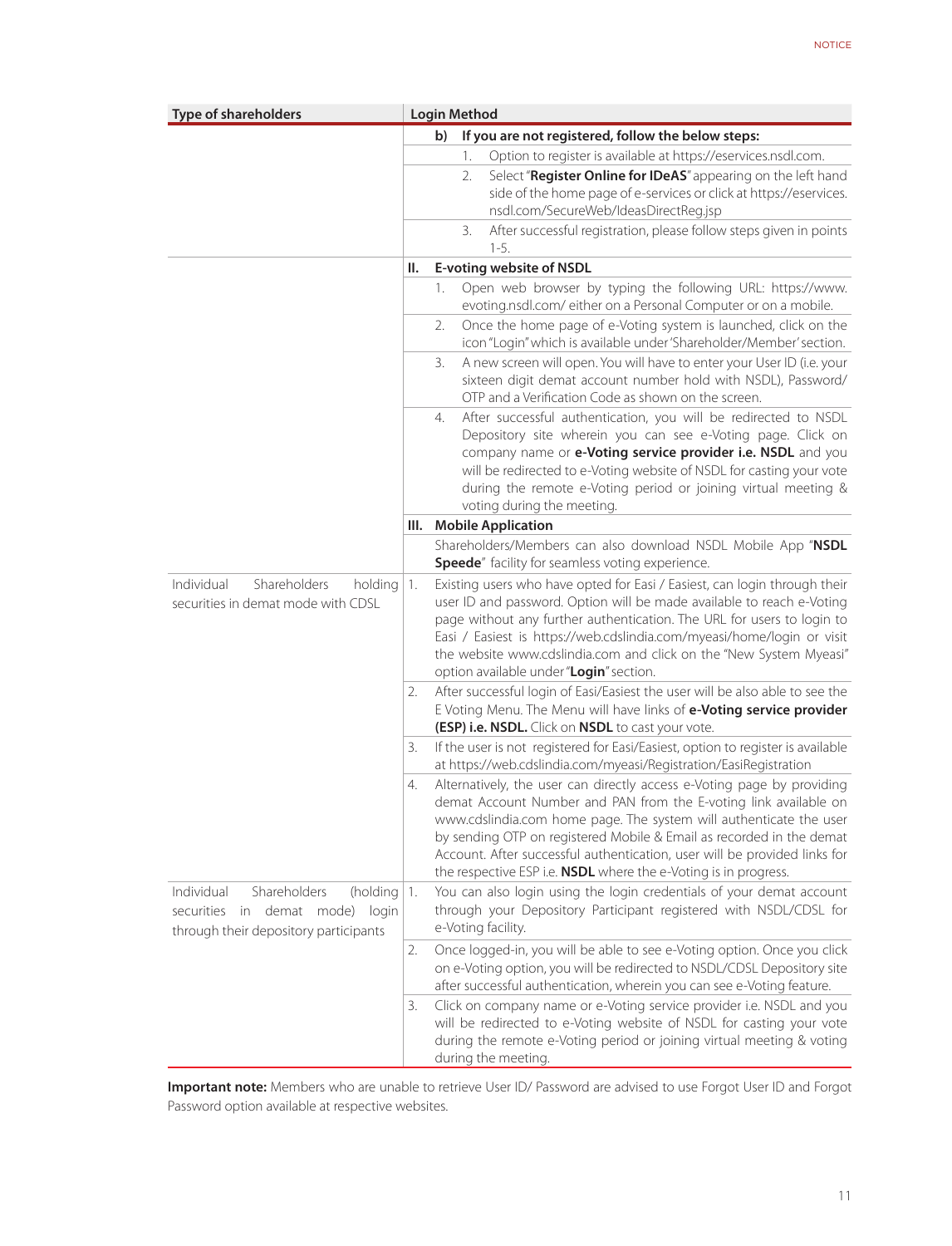

**Helpdesk for Individual Shareholders holding securities in demat mode for any technical issues related to login through Depository i.e. NSDL and CDSL.**

| Login type              | Helpdesk details                                                                                                 |
|-------------------------|------------------------------------------------------------------------------------------------------------------|
|                         | Individual Shareholders holding securities Members facing any technical issue in login can contact NSDL helpdesk |
| in demat mode with NSDL | by sending a request at evoting@nsdl.co.in or calling at toll free no.: 1800                                     |
|                         | 1020 990 and 1800 22 44 30                                                                                       |
|                         | Individual Shareholders holding securities Members facing any technical issue in login can contact CDSL helpdesk |
| in demat mode with CDSL | by sending a request at helpdesk.evoting@cdslindia.com or contacting at                                          |
|                         | 022-23058738 or 022-23058542-43                                                                                  |

#### **B) Login method for e-Voting and joining virtual meeting for shareholders other than Individual shareholders holding securities in demat mode and shareholders holding securities in physical mode.**

How to Log-in to NSDL e-voting website?

- 1. Visit the e-voting website of NSDL. Open web browser by typing the following URL: https://www.evoting. nsdl.com/ either on a personal computer or on a mobile phone.
- 2. Once the home page of e-voting system is launched, click on the icon "Login" which is available under "Shareholders/ Member" section.
- 3. A new screen will open. You will have to enter your User ID, your Password/OTP and a Verification Code as shown on the screen.
- 4. Alternatively, if you are registered for NSDL eservices i.e. IDEAS, you can log-in at https://eservices.nsdl.com/ with your existing IDEAS login. Once you log-in to NSDL eservices after using your log-in credentials, click on e-voting and you can proceed to Step 2 i.e. cast your vote electronically.
- 5. Your User ID details are given below:

| Manner of holding shares i.e. Demat<br>(NSDL or CDSL) or Physical | Your User ID is:                                                                                                                                                                                          |
|-------------------------------------------------------------------|-----------------------------------------------------------------------------------------------------------------------------------------------------------------------------------------------------------|
| account with NSDL.                                                | A. For Members who hold shares in demat   8 Character DP ID followed by 8 Digit Client ID. For example, if<br>your DP ID is IN300*** and Client ID is 12****** then your user ID is<br>$IN300***12******$ |
| account with CDSL.                                                | B. For Members who hold shares in demat   16 Digit Beneficiary ID. For example, if your Beneficiary ID is<br>12************** then your user ID is 12**************                                       |
| Form.                                                             | C. For Members holding shares in Physical EVEN Number followed by Folio Number registered with the<br>Company. For example, if EVEN is 123456 and folio number is 001***<br>then user ID is 123456001***  |

- 6. Your password details are given below:
	- i. If you are already registered for e-voting, then you can use your existing password to login and cast your vote.
	- ii. If you are using NSDL e-voting system for the first time, you will need to retrieve the 'initial password' which was communicated to you by NSDL. Once you retrieve your 'initial password', you need to enter the 'initial password' and the system will force you to change your password.
- 7. How to retrieve your 'initial password'?
	- i. If your email ID is registered in your demat account or with the company, your 'initial password' is communicated

to you on your email ID. Trace the email sent to you from NSDL in your mailbox from evoting@nsdl.com. Open the email and open the attachment i.e. a .pdf file. Open the .pdf file. The password to open the .pdf file is your 8 digit client ID for NSDL account, last 8 digits of client ID for CDSL account or folio number for shares held in physical form. The .pdf file contains your 'User ID' and your 'initial password'.

ii. In case you have not registered your email address with the Company/ Depository, please follow instructions mentioned below in process for those shareholders whose email ids are not registered.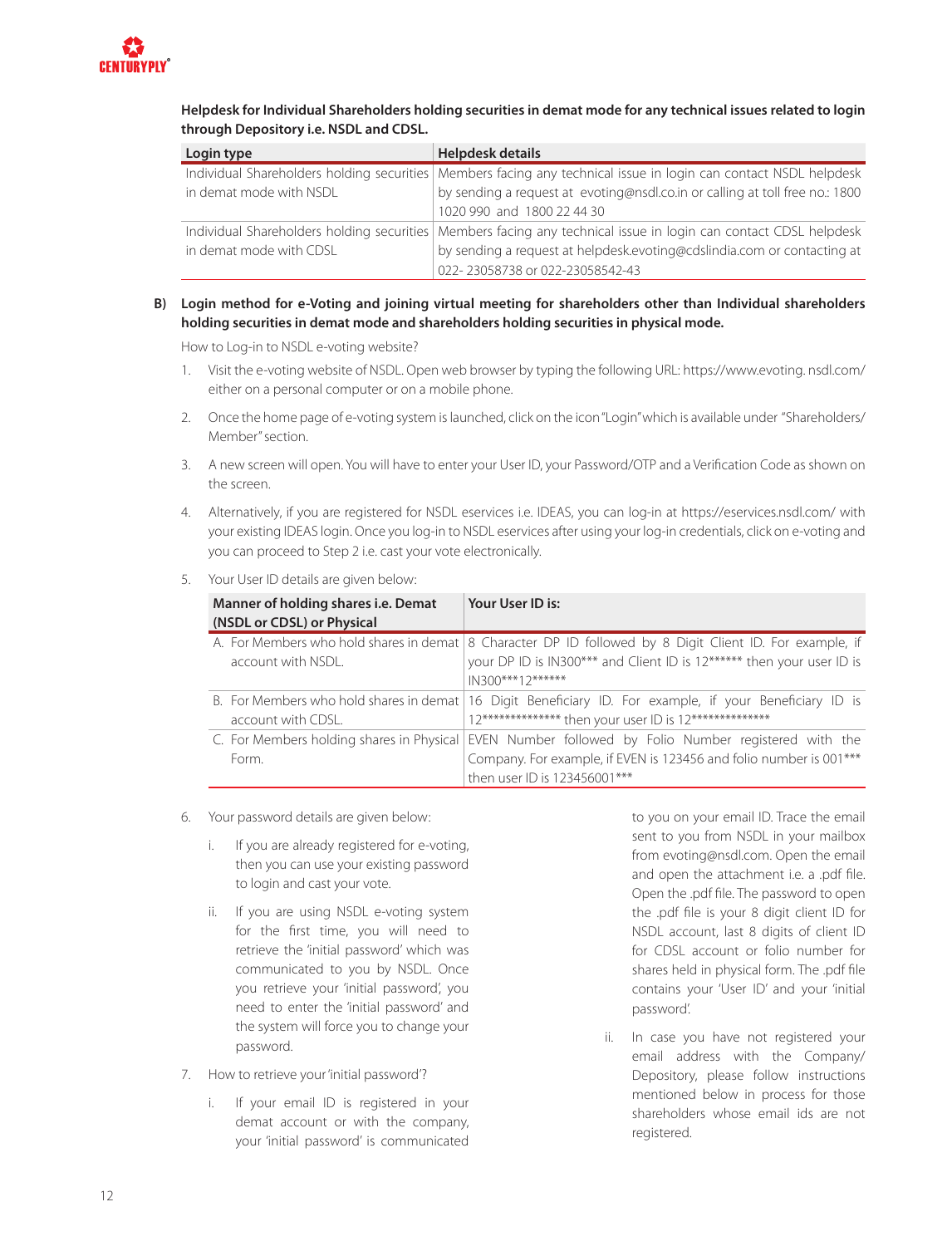- 8. If you are unable to retrieve or have not received the 'initial password' or have forgotten your password:
	- i. Click on "**Forgot User Details/ Password?**" (If you are holding shares in your demat account with NSDL or CDSL) option available on www.evoting.nsdl. com.
	- ii. "**Physical User Reset Password?**" (If you are holding shares in physical mode) option available on www.evoting.nsdl. com.
	- iii. If you are still unable to get the password by aforesaid two options, you can send a request at evoting@nsdl. co.in mentioning your demat account number/folio number, your PAN, your name and your registered address.
	- iv. Members can also use the one-time password (OTP) based login for casting the votes on the e-Voting system of NSDL.
- 9. After entering your password, click on Agree to "Terms and Conditions" by selecting on the check box.
- 10. Now, you will have to click on "Login" button.
- 11. After you click on the "Login" button, Home page of e-voting will open.

#### **Details on Step 2: Cast your vote electronically and join General Meeting on NSDL e-Voting system:**

How to cast your vote electronically and join General Meeting on NSDL e-Voting system?

- 1. After successful login at Step 1, you will be able to see all the companies "EVEN" in which you are holding shares and whose voting cycle and General Meeting is in active status.
- 2. Select "EVEN" of the Company for which you wish to cast your vote during the remote e-Voting period and/ or during the General Meeting. For joining virtual meeting, you need to click on "VC/ OAVM" link placed under "Join General Meeting" tab.
- 3. Now you are ready for e-voting as the Voting page opens
- 4. Cast your vote by selecting appropriate options i.e. assent or dissent, verify/modify the number of shares for which you wish to cast your vote and click on "Submit" and also "Confirm" when prompted.
- 5. Upon confirmation, the message "Vote cast successfully" will be displayed.
- 6. You can also take the printout of the votes cast by you by clicking on the print option on the confirmation page
- 7. Once you confirm your vote on the resolution, you will not be allowed to modify your vote.

#### i) **General Guidelines for shareholders**

- 1. Corporate and institutional shareholders (companies, trusts, societies etc.) are required to send a scanned copy (PDF / JPG format) of the relevant Board Resolution / appropriate authorisation, together with the attested specimen signature(s) of the authorized signatory(ies) who are authorized to vote, to the Scrutinizer via email at: scrutinizermkb@gmail.com, with a copy marked to evoting@nsdl.co.in.
- 2. Any person holding shares in physical form and non-individual shareholders, who acquires shares of the Company and becomes a Member of the Company after sending of the Notice and holding shares as of the cut-off date, may obtain the login ID and password by sending a request at evoting@ nsdl.co.in. However, if he / she is already registered with NSDL for remote e-Voting then he /she can use his / her existing User ID and password for casting the vote. If password is forgotten, the same can be reset by using "Forgot User Details/ Password" or "Physical User Reset Password" option available on www.evoting.nsdl.com or calling on toll free no. 1800 1020 990 or 1800 22 44 30. In case of Individual Shareholders holding securities in demat mode and who acquires shares of the Company and becomes a Member of the Company after sending of the Notice and holding shares as of the cut-off date may follow steps mentioned at Step 1 (A) above under "Login method for e-Voting and joining virtual meeting for Individual shareholders holding securities in demat mode"
- 3. It is strongly recommended not to share your password with any other person and take utmost care to keep your password confidential. Login to the e-voting website will be disabled upon five unsuccessful attempts to key in the correct password. In such an event, you will need to go through the "Forgot User Details/Password?" or "Physical User Reset Password?" option available on https://www.evoting.nsdl.com to reset the password.
- 4. In case of any queries relating to e-voting you may refer to the FAQs for Shareholders and e-voting user manual for Shareholders available at the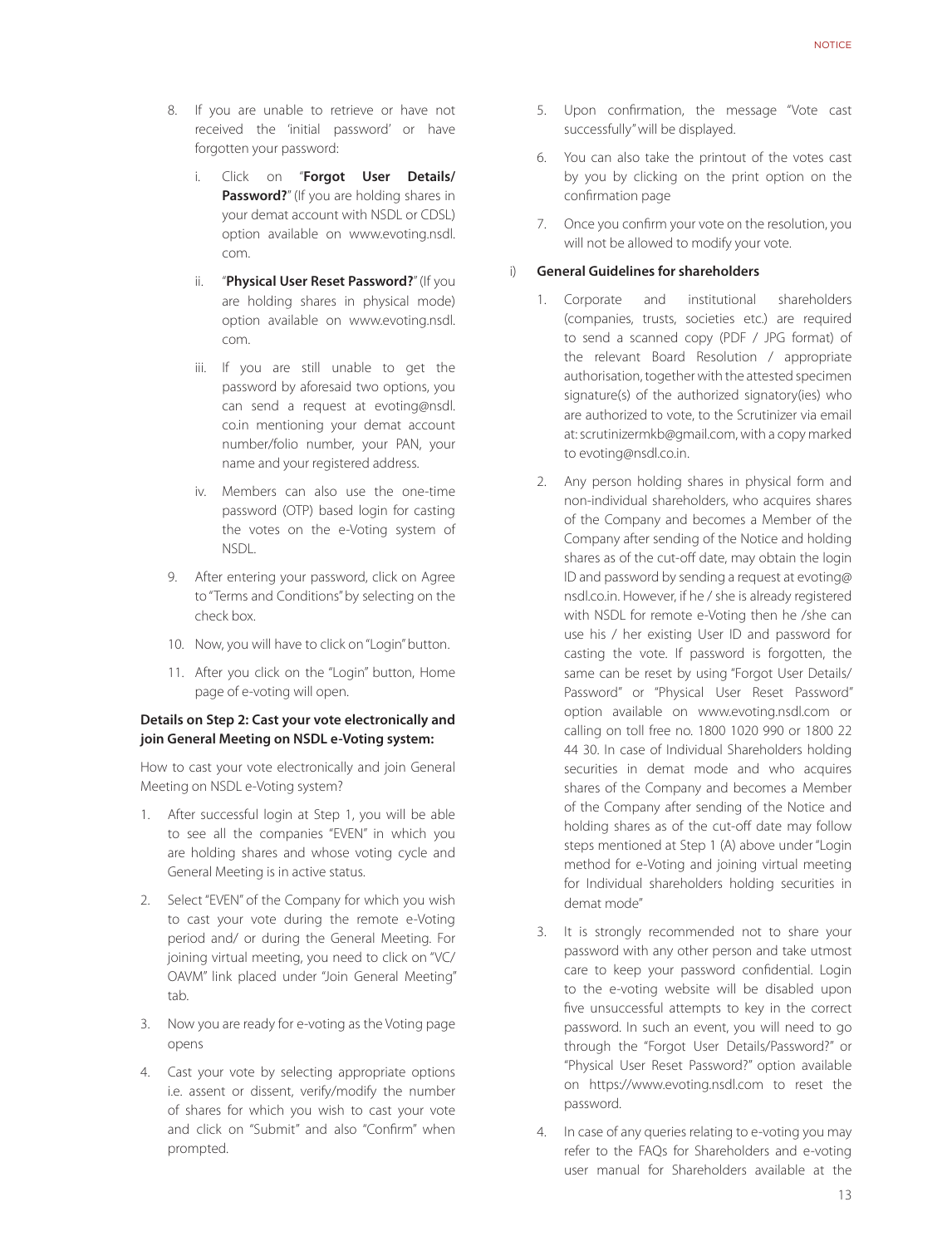

download section of www.evoting.nsdl.com or call on toll free no.: 1800 1020 990 and 1800 22 44 30 or send a request at evoting@nsdl.co.in. In case of any grievances connected with facility for e-voting, please contact to Mr. Amit Vishal, Senior Manager-NSDL at amitv@nsdl.co.in and /or Ms. Pallavi Mhatre, Manager- NSDL at evoting@nsdl. co.in/pallavid@nsdl.co.in.

- j) **Process for those shareholders whose email IDs are not registered with the depositories for procuring user ID and password and registration of email IDs for e-voting for the resolutions set out in this notice:**
	- 1. In case shares are held in physical mode, please provide Folio No., Name of shareholder, Number of Equity Shares held, scanned copy of the share certificate (front and back) along with self-attested scanned copy of PAN card, self-attested scanned copy of any document (such as AADHAAR card / latest Electricity Bill / latest Telephone/Mobile Bill / Driving License / Passport / Voter ID Card / Bank Passbook particulars) in support of the postal address of the Member as registered against their shareholding, by email to the Company at investors@centuryply.com or by visiting the email updation link of the Company's Registrar and Share Transfer Agent M/s. Maheshwari Datamatics Pvt. Ltd. as given below:

Link for email registration - http://mdpl.in/form/ email-update

- 2. In case shares are held in demat mode, please provide DPID-CLID (16 digit DPID + CLID or 16 digit beneficiary ID), Name, client master or copy of Consolidated Account statement, selfattested scanned copy of PAN card, self-attested scanned copy of Aadhaar Card to the Company at investors@centuryply.com or register/update the same through respective Depository Participants (DPs). Any such updation effected by the DPs will automatically reflect subsequently in the Company's records. If you are an Individual shareholders holding securities in demat mode, you are requested to refer to the login method explained at step 1 (A) i.e. Login method for e-Voting and joining virtual meeting for Individual shareholders holding securities in demat mode.
- 3. Alternatively, member may send an e-mail request to evoting@nsdl.co.in for obtaining User ID and Password by proving the details mentioned in Point (1) or (2) as the case may be.

#### 21. **INSTRUCTIONS FOR MEMBERS FOR E-VOTING ON THE DAY OF THE AGM ARE AS UNDER:-**

- a) The procedure for e-Voting on the day of the AGM is same as the instructions mentioned above for remote e-voting.
- b) Only those Members/ shareholders, who will be present in the AGM through VC/OAVM facility and have not casted their vote on the Resolutions through remote e-Voting and are otherwise not barred from doing so, shall be eligible to vote through e-Voting system in the AGM.
- c) Members who have voted through Remote e-Voting will be eligible to attend the AGM. However, they will not be eligible to vote at the AGM.
- d) The details of the person who may be contacted for any grievances connected with the facility for e-Voting on the day of the AGM shall be the same person mentioned for Remote e-voting.

#### 22. **INSTRUCTIONS FOR MEMBERS FOR ATTENDING THE AGM THROUGH VC / OAVM ARE AS UNDER:**

- a) Members will be able to attend the AGM through VC / OAVM or view the live webcast of the AGM provided by NSDL at https://www.evoting.nsdl.com by following the steps mentioned above for access to NSDL e-Voting system. After successful login, you can see link of VC / OAVM placed under Join General meeting menu against company name. You are requested to click on VC / OAVM link placed under Join General Meeting menu.
- b) Members who do not have the User ID and Password for e-Voting or have forgotten the User ID and Password may retrieve the same by following the remote e-Voting instructions mentioned in the Notice. Further, Members can also use the OTP based login for logging into the e-Voting system of NSDL will be able to attend the AGM through VC/OAVM by using the facility provided by NSDL at https://www.evoting.nsdl.com
- c) The Members can join the AGM in the VC/OAVM mode 15 minutes before and after the scheduled time of the commencement of the Meeting by following the procedure mentioned in the Notice. Members under the category of Institutional Investors are encouraged to attend the AGM and also vote through remote e-Voting or e-Voting during the AGM.
- d) Members are encouraged to join the Meeting through Laptops for better experience. Further, Members will be required to allow access to camera and use internet with a good speed to avoid any disturbance during the meeting. Please note that participants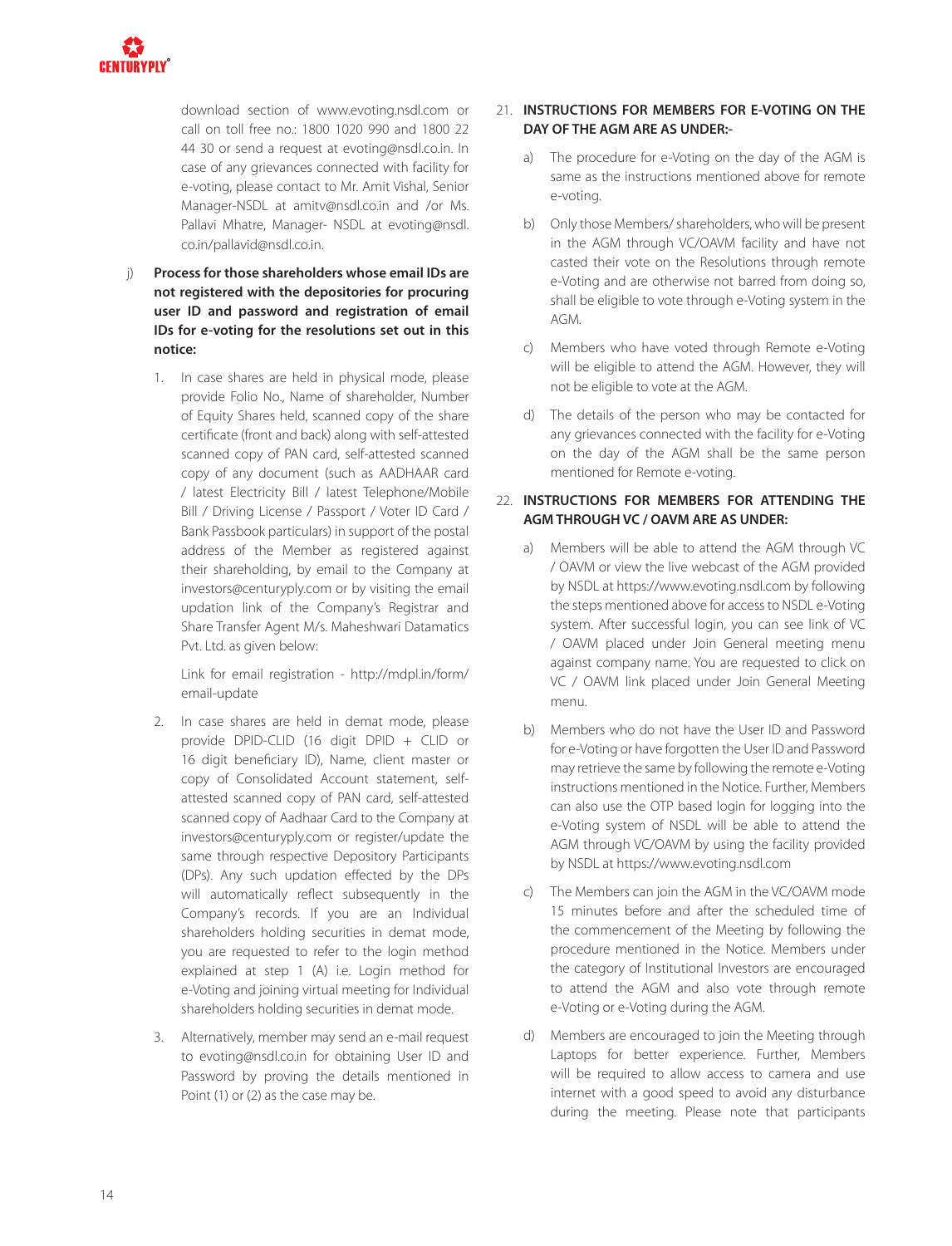connecting from mobile devices or tablets or through Laptop connecting via mobile hotspot may experience Audio/Video loss due to fluctuation in their respective network. It is therefore recommended to use stable Wi-Fi or LAN connection to mitigate any kind of aforesaid glitches.

- e) Members who need assistance before or during the AGM, can contact NSDL on evoting@nsdl.co.in/ 1800- 1020 990/ 1800 22 44 30 or contact Mr. Amit Vishal, Senior Manager – NSDL at amitv@nsdl.co.in/ 022- 24994360 or Ms. Pallavi Mhatre, Manager -NSDL at pallavid@nsdl.co.in / 022-24994545.
- f) Members who would like to express their views/ have questions may send their questions in advance mentioning their name, demat account number/ folio number, email IDs, mobile number at investors@ centuryply.com from Thursday, 2nd September, 2021 to Saturday, 4th September, 2021 (till 5:00 p.m. IST) (both days inclusive). The same will be replied by the company suitably.
- g) Members who would like to express their views or ask questions during the AGM may register themselves as a speaker by sending their request from their registered email address mentioning their name, DP ID and Client ID/folio number, PAN, mobile number at investors@ centuryply.com from Thursday, 2nd September, 2021 to Saturday, 4<sup>th</sup> September, 2021 (till 5:00 p.m. IST). Those Members who have registered themselves as a speaker will only be allowed to express their views/ask questions during the AGM. The Company reserves the right to restrict the number of speakers depending on the availability of time for the AGM.
- 23. As per MCA and SEBI Circulars, electronic copies of the Notice of AGM and Annual Report are being sent only by email to those members whose email addresses are registered with the Company / Depository Participant(s). Members may note that the Notice and Annual Report 2020-21 will also be available on the Company's website www.centuryply.

com, websites of the Stock Exchanges i.e. BSE Limited and National Stock Exchange of India Limited at www.bseindia. com and www.nseindia.com respectively and on the website of NSDL at www.evoting.nsdl.com.

- 24. To support the 'Green Initiative', Members who have not yet registered their email addresses are requested to register the same with their respective DPs in case the shares are held by them in electronic form and with the Company's RTA in case the shares are held in physical form by sending the duly filled in E-communication registration form enclosed with this Notice to our RTA on their email ID mdpldc@yahoo. com or to the Company at investors@centuryply.com so as to receive all communication including Annual Report, Notices, Circulars, etc. from the Company electronically.
- 25. An Explanatory Statement pursuant to Section 102 of the Act setting out material facts in respect of Special Business under item nos. 6 to 14 of the Notice, is annexed hereto.
- 26. Information in terms of Regulation 36(3) of the Listing Regulations, the Act and 'Secretarial Standards on General Meetings' (SS-2), in respect of Directors seeking appointment/ re-appointment at this AGM, is annexed hereto.
- 27. Since the AGM will be held through VC / OAVM, Route Map is not annexed in this Notice.

By Order of the Board For **Century Plyboards (India) Ltd.**

> **Sd/- Sundeep Jhunjhunwala**  Company Secretary FCS 4946

10th August, 2021 Registered Office P-15/1, Taratala Road Kolkata- 700 088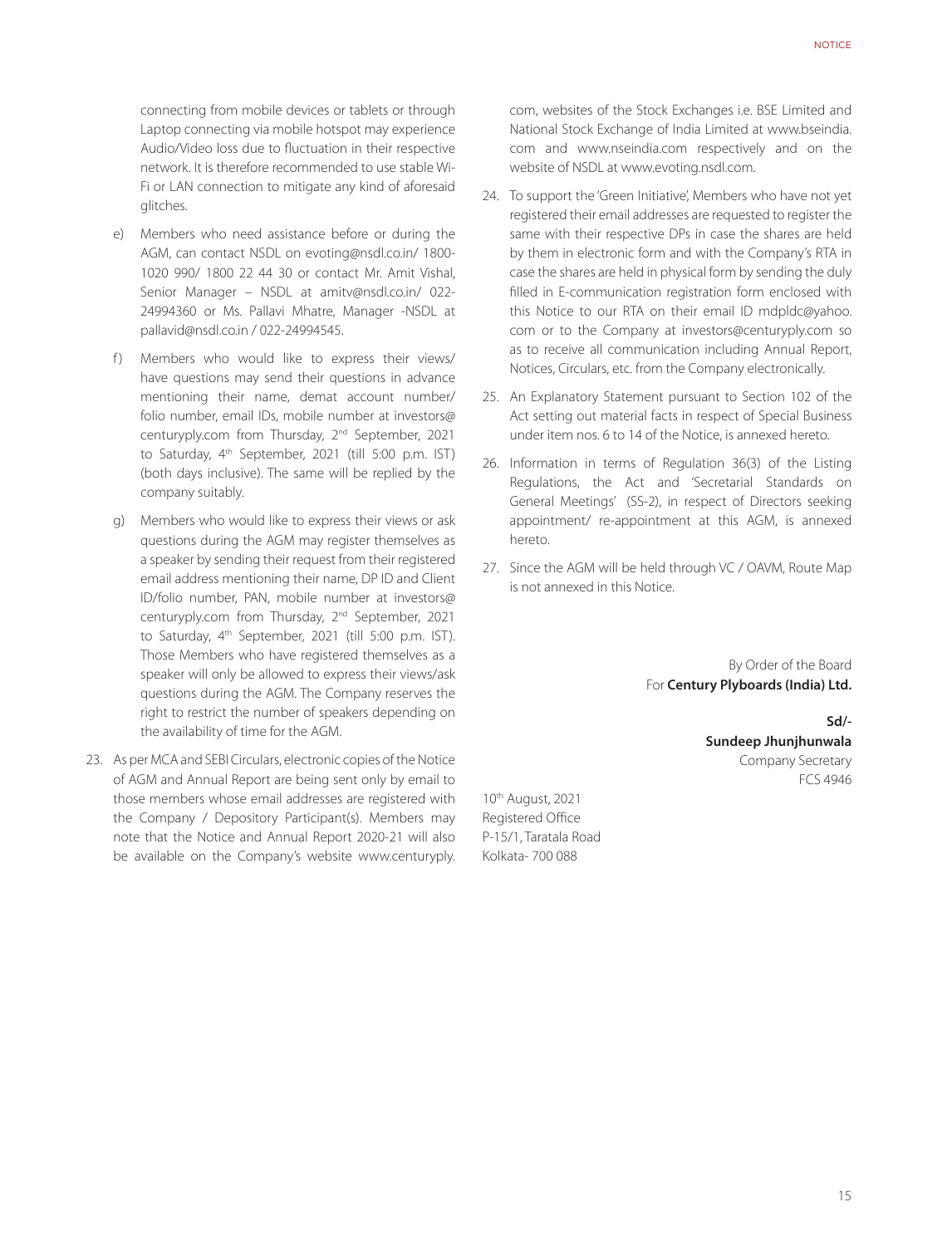

## **Explanatory Statement pursuant to Section 102(1) of the Companies Act, 2013**

#### **Item no. 6**

#### **Appointment of Sri Naresh Pachisia (DIN: 00233768), as an Independent Director of the Company**

Based on the recommendation of the Nomination and Remuneration Committee, the Board of Directors of the Company at its meeting held on 9<sup>th</sup> February, 2021, approved the appointment of Sri Naresh Pachisia (DIN: 00233768), as an Additional Director on the Board of the Company in Independent category with effect from 1<sup>st</sup> April, 2021 for a term upto 31<sup>st</sup> March, 2024, subject to regularization/ approval by the shareholders of the Company at the AGM.

Sri Pachisia is Founder and Managing Director of SKP Securities Ltd., Eastern India's leading boutique investment banker, engaged in institutional equities, private wealth, merchant banking, M & A and corporate finance advisory, stock broking and distribution services to a large cross section of institutional, corporate, business families and retail clients. He is a Commerce Graduate from St. Xaviers' College, Kolkata, an AMP from ISB, Hyderabad and a Certified Financial Planner. He carries over 38 years' experience in Capital Markets, has special interest in 'Family Business' and is an industry thought leader. Sri Pachisia has held leadership positions in and is actively associated with Entrepreneurs Organisation (EO), CII – Family Business Network (FBN), Financial Planning Standards Board, Bharat Chamber of Commerce & Industries, etc. and serves as an Independent Director on the boards of several renowned companies. Brief resume, nature of his expertise in specific functional areas, names of companies in which he hold directorships, committee memberships/ chairmanships, his shareholding, and other details as required under the Listing Regulations and Secretarial Standard on General Meetings, are separately annexed hereto.

In terms of Section 161(1) of the Companies Act, 2013, Sri Naresh Pachisia holds office upto the date of the ensuing Annual General Meeting of the Company and is eligible for appointment as a Director, not liable to retire by rotation, subject to the approval of the shareholders.

The Company has received from Sri Naresh Pachisia (i) consent to act as Director, if appointed, in writing in Form DIR-2 pursuant to Rule 8 of Companies (Appointment and Qualification of Directors) Rules, 2014, (ii) disclosure in Form DIR-8 pursuant to Rule 14(1) of the Companies (Appointment and Qualification of Directors) Rules, 2014 to the effect that he is not disqualified under sub section (2) of Section 164 of the Companies Act, 2013 and (iii) declaration to the effect that he meets the criteria of independence as prescribed both under sub-section (6) of Section 149 of the Act, Rules thereunder and under the Listing Regulations.

Copy of draft letter of appointment of Sri Naresh Pachisia setting out the terms and conditions of appointment shall be open for inspection by the Members in electronic mode. Members can inspect the same by sending an email to investors@centuryply. com.

In terms of Section 152 of the Companies Act, 2013 read with Rules framed thereunder, the Board of Directors is of the opinion that Sri Naresh Pachisia, proposed to be appointed as Director, fulfils the conditions specified in the Companies Act, 2013 and the Rules made thereunder and Listing Regulations and that he is independent of the Company's management. He also possesses appropriate skills, experience and knowledge required for discharge of his duties as an Independent Director. His vast knowledge and varied experience will be of immense value to the Company and hence his appointment as an Independent Director is justified in terms of Secretarial Standards on General Meeting (SS-2).

Except Sri Naresh Pachisia and his relatives, no other Director, Key Managerial Personnel or their respective relatives is interested or concerned, in any way, in the Resolution at set out in item no. 6 of this Notice. This statement may also be regarded as an appropriate disclosure under the Listing Regulations.

The Board of Directors recommends the Ordinary Resolution as set out in Item no. 6 for your approval.

#### **Item no. 7 & 8**

#### **Appointment of Sri Rajesh Kumar Agarwal (DIN: 00223718) as an Executive Director of the Company**

Based on the recommendation of the Nomination and Remuneration Committee, the Board of Directors of the Company at its meeting held on 9<sup>th</sup> February, 2021, approved the appointment of Sri Rajesh Kumar Agarwal (DIN: 00223718), as an Additional Director on the Board of the Company in Executive Category for a period of three years from 9th February, 2021 upto 8<sup>th</sup> February, 2024, subject to regularization/ approval by the shareholders of the Company at the AGM on the following terms, conditions and remuneration:

#### **I. SALARY :**

₹57,00,000/- per annum, payable on monthly basis, subject to such periodical increments as may be decided by the Board of Directors on recommendation of the Nomination and Remuneration Committee subject however that the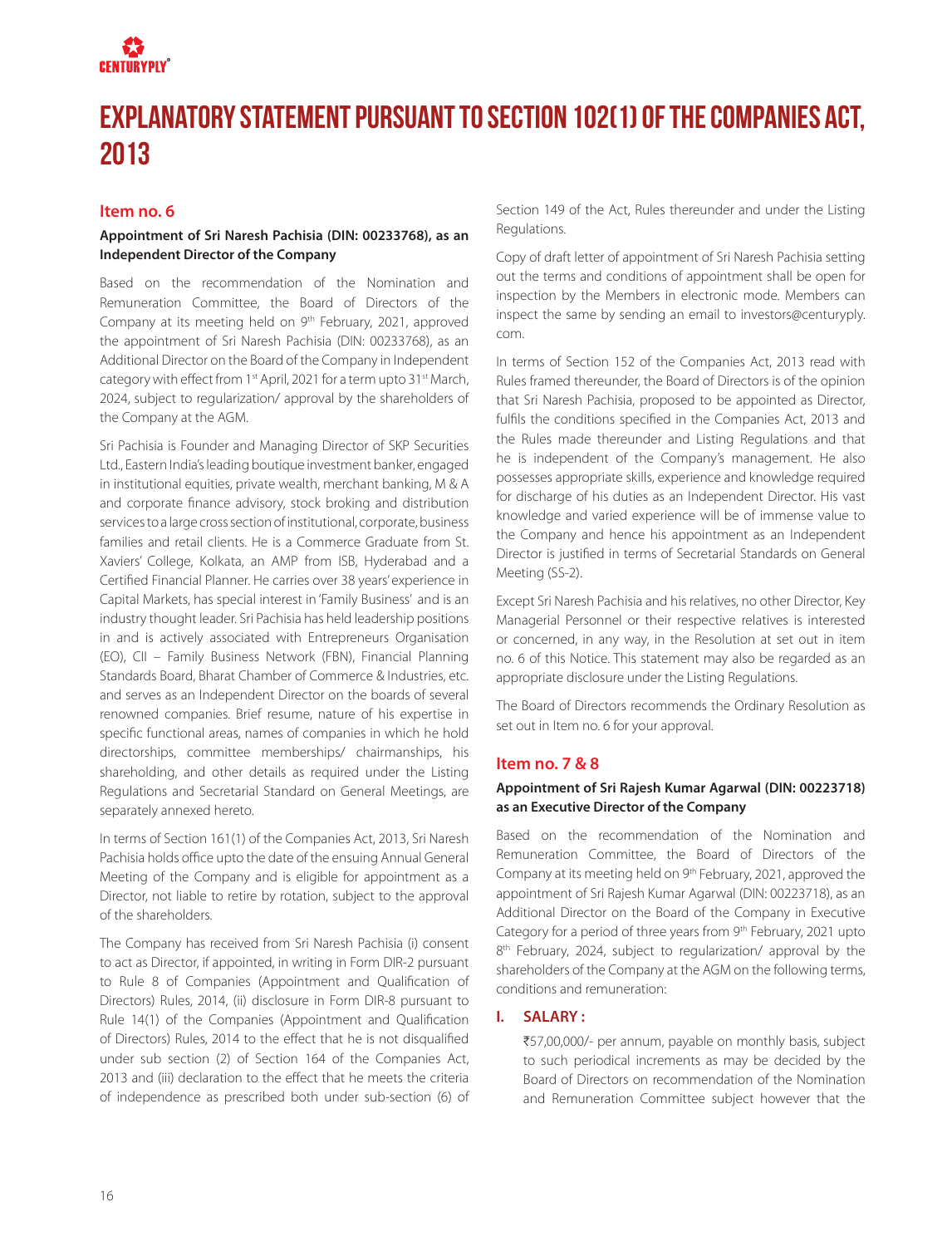aggregate remuneration on account of salary shall not exceed ₹1,00,00,000/- per annum.

#### **II. PERQUISITES :**

In addition to salary, Sri Rajesh Kumar Agarwal shall be entitled to such perquisites, as may be decided by the Board of Directors on recommendation of the Nomination and Remuneration Committee, subject however that the aggregate remuneration on account of such perquisites shall not exceed  $\bar{\tau}$ 1,00,000/- per month.

Sri Rajesh Kumar Agarwal shall also be entitled to the following perquisites which shall not be included in the remuneration as stated above:

- a) Contribution to Provident Fund and Superannuation Fund or Annuity Fund as per Rules of the Company, to the extent these either singly or together are not taxable under Income Tax Act, 1961.
- b) Gratuity payable at a rate not exceeding half month's salary for each completed year of service.
- c) Encashment of leave at the end of the tenure.

In addition to above, the following facilities, if provided, shall not be considered as perquisites:

- a) Provision of car for use on Company's business. Use of car for personal purposes shall be billed by the Company to him;
- b) Mobile phone and telephone facilities at the residence for official use. Personal long distance calls shall be billed by the Company to him.
- c) Reimbursement of entertainment and other expenses actually incurred in connection with the business of the Company.

In the event of absence or inadequacy of profits, in any financial year, the remuneration by way of salary, perquisites, etc. payable to Sri Rajesh Kumar Agarwal shall not exceed the limits prescribed under the Companies Act, 2013 and the rules made there under (including any statutory modification or re-enactment thereof ).

Sri Rajesh Kumar Agarwal is the son of Late Hari Prasad Agarwal, erstwhile Vice-Chairman and Executive Director of the Company and he has already been working with the Company as Vice President- Admin/IT/Purchase/Logistics. He is a commerce graduate and a diploma holder in computer science. He has also done a course on Strategic Sourcing & Supply Chain Management from IIM -Bangalore and is also Certified Global Negotiation Executive Training (CCNA) from The Institute of Supply Chain Management. He is a competent, results-oriented professional with 30 years of experience in Administration, Logistics and Information

Technology & Procurement (Entire P to P/S to P Cycle) Material Management in corporate sector as well as plant with SAP Environment.

Sri Agarwal is a highly self-motivated and goal oriented professional equipped with excellent communication (interpersonal and professional) and organizational skills to control all administrative job responsibilities at Plant and Corporate level. Sri Agarwal is a keen strategist, adept at creating innovative strategies and formulating administrative policies for accelerated growth of the organization. He deftly manage activities like Materials Management, Project Procurement, Budgets and Contracts, Logistics, IT, Insurance and IPR.

He is a member of Friends of Tribal society, Shree Hari Satsang Samiti, Salt Lake Sanskriti Sansad, Hindustan Club Ltd, Cosmopolitan Club Ltd, The Saturday Club Limited, Rotary Club Central Kolkata and Indian Chamber of Business Industry. Other details as required under the Listing Regulations and Secretarial Standard on General Meetings, are separately annexed hereto.

In terms of Section 161(1) of the Companies Act, 2013, Sri Rajesh Kumar Agarwal holds office upto the date of the ensuing Annual General Meeting of the Company and is eligible for appointment as a Director, liable to retire by rotation, subject to the approval of the shareholders. The Company has received notice in writing from a member under Section 160 of the Companies Act, 2013 proposing the candidature of Sri Rajesh Kumar Agarwal for the office of Director of the Company. The notice is available for inspection by the members in electronic mode. Members desirous to inspect the same can send an email at investors@ centuryply.com.

The Company has received from Sri Rajesh Kumar Agarwal (i) consent to act as Director, if appointed, in writing in Form DIR-2 pursuant to Rule 8 of Companies (Appointment and Qualification of Directors) Rules, 2014 and (ii) disclosure in Form DIR-8 pursuant to Rule 14(1) of the Companies (Appointment and Qualification of Directors) Rules, 2014 to the effect that he is not disqualified under sub section (2) of Section 164 of the Companies Act, 2013.

Sri Rajesh Kumar Agarwal satisfies all conditions set out in sub-section (3) of Section 196 and Part-I of Schedule V of the Companies Act, 2013 for being eligible for this appointment. He also possesses appropriate skills, experience and knowledge required for discharge of his duties as a Director. His vast knowledge and varied experience will be of immense value to the Company.

Copy of agreement entered into by the Company and Sri Rajesh Kumar Agarwal, setting out the terms and conditions of his appointment as Executive Director shall be open for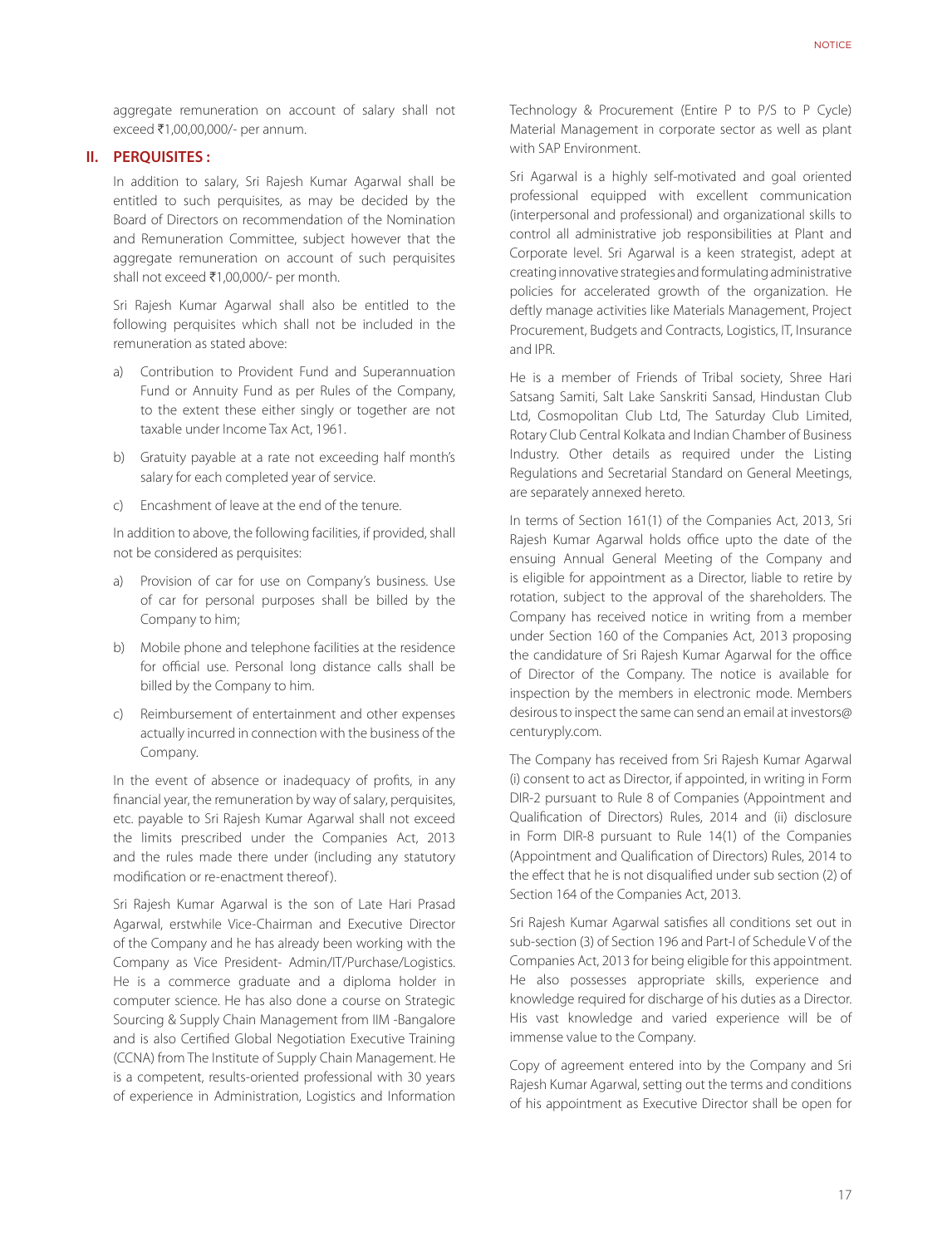

inspection by the Members in electronic mode. Members can inspect the same by sending an email to investors@ centuryply.com.

Except Sri Rajesh Kumar Agarwal and his relatives, no other Director, Key Managerial Personnel or their respective relatives is interested or concerned, in any way, in the Resolution at set out in item no. 7 & 8 of this Notice.

The Board of Directors recommends the Ordinary Resolution as set out in Item no. 7 & 8 for your approval.

#### **Item no. 9**

#### **Re-appointment of Sri Sajjan Bhajanka (DIN: 00246043), as Chairman and Managing Director of the Company**

Sri Sajjan Bhajanka was re-appointed as Chairman and Managing Director of the Company for a period of five years from  $1<sup>st</sup>$ April, 2016 to 31<sup>st</sup> March, 2021. Based on the recommendation of Nomination and Remuneration Committee, the Board of Directors of the Company at its meeting held on 10<sup>th</sup> November, 2020, approved his re-appointment as Chairman and Managing Director of the Company for a further period of five years from 1<sup>st</sup> April, 2021 to 31<sup>st</sup> March, 2026 subject to approval of the shareholders of the Company at the ensuing Annual General Meeting on the following terms, conditions and remuneration:

#### **I. SALARY:**

₹1,20,00,000/- per annum, payable on monthly basis subject to such periodical increments as may be decided by the Board of Directors on recommendation of the Nomination and Remuneration Committee, subject however that the aggregate remuneration on account of salary shall not exceed ₹2,40,00,000/- per annum.

#### **II. PERQUISITES :**

In addition to salary, the Chairman and Managing Director shall be entitled to such perquisites, as may be decided by the Board of Directors on recommendation of the Nomination and Remuneration Committee, subject however that the aggregate remuneration on account of such perquisites shall not exceed ₹1,00,000/- per month.

The Chairman and Managing Director shall also be entitled to the following perquisites which shall not be included in the remuneration as stated above:

- a) Contribution to Provident Fund and Superannuation Fund or Annuity Fund as per Rules of the Company, to the extent these either singly or together are not taxable under Income Tax Act, 1961.
- b) Gratuity payable at a rate not exceeding half month's salary for each completed year of service.
- c) Encashment of leave at the end of the tenure.

In addition to above, the following facilities, if provided, shall not be considered as perquisites:

- a) Provision of car for use on Company's business. Use of car for personal purposes shall be billed by the Company to him.
- b) Mobile phone and telephone facilities at the residence for official use. Personal long distance calls shall be billed by the Company to him.
- c) Reimbursement of entertainment and other expenses actually incurred in connection with the business of the Company.

#### **III. COMMISSION:**

Remuneration by way of commission, to be performancebased and not exceeding 2% of the net profits in a particular financial year, calculated in the manner referred to in Section 198 of the Companies Act, 2013, as may be determined by the Board of Directors of the Company on recommendation of the Nomination and Remuneration Committee at the end of each financial year, subject to the overall ceilings stipulated in Act.

In the event of absence or inadequacy of profits, in any financial year, the remuneration by way of salary, perquisites, commission, etc. payable to Sri Sajjan Bhajanka shall not exceed the limits prescribed under the Companies Act, 2013 and the rules made there under (including any statutory modification or re-enactment thereof).

Sri Sajjan Bhajanka, 69 years, is a commerce graduate having more than 41 years of rich experience in plywood, ferrosilicon and cement industries. He has been associated with the Company since 1986 and has played a key role in the diversification and growth of the Company. As the Promoter Director of the Company, he is responsible for advising and counselling management on corporate decisions, providing strategic guidance and supervising actively the day to day management and administration of the Company. Other details in respect of him in terms of Regulation 36(3) of the Listing Regulations, Companies Act, 2013 and Secretarial Standards on General Meetings, is annexed to this Notice.

Section 196(3) of the Companies Act, 2013, inter alia, provides that no company shall continue the employment of a person who has attained the age of 70 years, as Managing Director, Whole time director or Manager unless it is approved by the members by passing a Special Resolution. Part-I of Schedule V to the Act also contains similar relaxation. Sri Sajjan Bhajanka would be attaining the age of 70 years on 3rd June, 2022. As such, it is recommended that his present reappointment itself as Chairman and Managing Director, not liable to retire by rotation and for payment of remuneration to him, be approved by the members by way of a Special Resolution. The proposed appointment of Sri Sajjan Bhajanka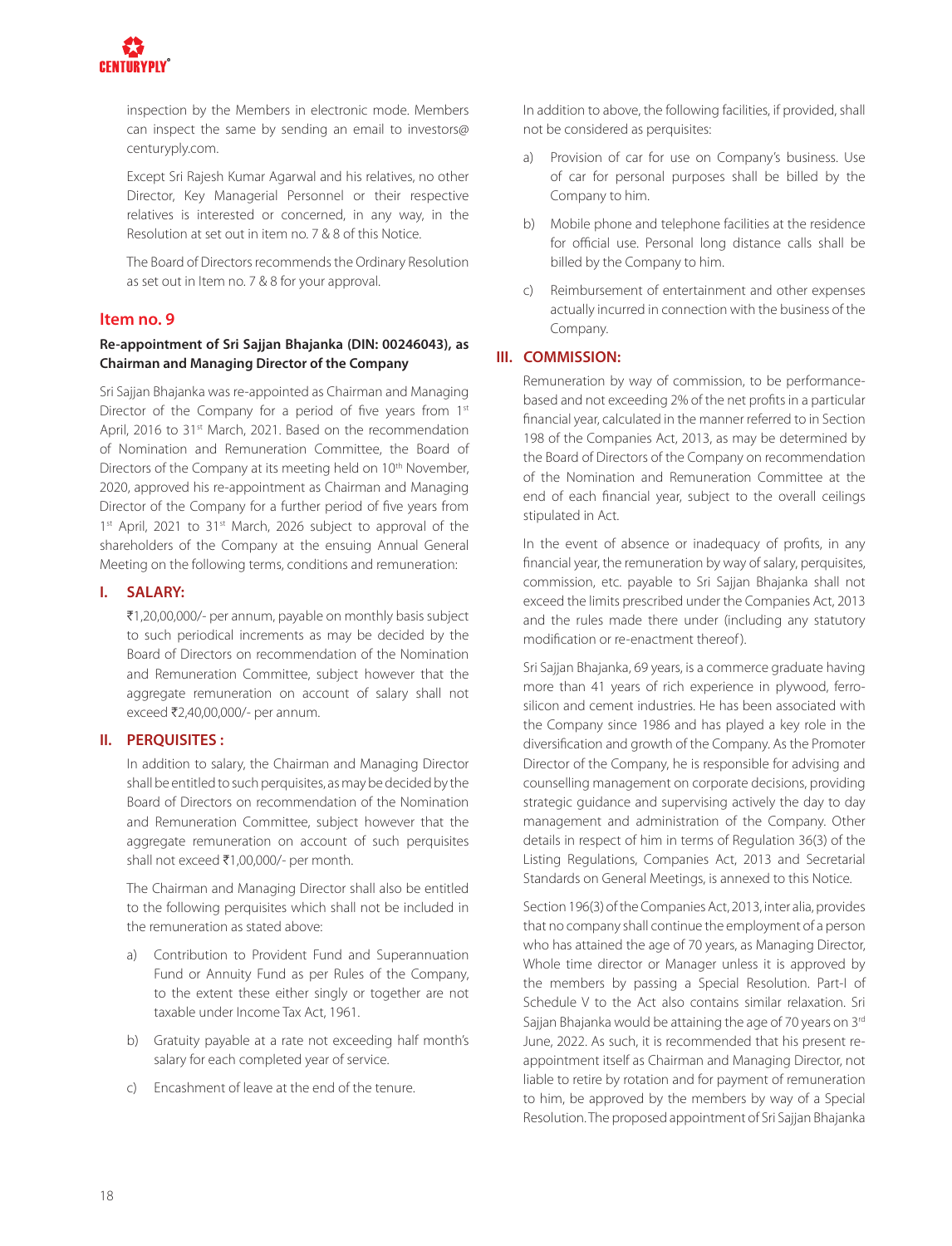is further subject to compliance of Regulation 17(1B) of the Listing Regulations which is to become effective on 1st April, 2022, where upon, he shall, at his own discretion, opt to continue either as the Chairman or as Managing Director of the Company.

Sri Sajjan Bhajanka satisfies all conditions set out in subsection (3) of Section 196 and Part-I of Schedule V of the Companies Act, 2013 for being eligible for this reappointment. He is not disqualified from being appointed as Director in terms of Section 164 of the Act. Your Directors believe that continued association of Sri Sajjan Bhajanka would be immensely beneficial to the Company and hence recommends the Special Resolution at item no. 9 of this Notice for your approval.

Copy of agreement entered into by the Company and Sri Sajjan Bhajanka, setting out the terms and conditions of his reappointment as Chairman and Managing Director shall be open for inspection by the Members in electronic mode. Members can inspect the same by sending an email to investors@centuryply.com.

Except Sri Sajjan Bhajanka, Sri Keshav Bhajanka and their relatives, none of the Directors and Key Managerial Personnel of the Company or their respective relatives is concerned or interested, financially or otherwise in this resolution set out at item no. 9 of the Notice.

#### **Item no. 10**

#### **Re-appointment of Sri Sanjay Agarwal (DIN: 00246132) as CEO and Managing Director of the Company**

Sri Sanjay Agarwal was re-appointed as CEO and Managing Director of the Company for a period of five years from 1<sup>st</sup> July, 2016 to 30<sup>th</sup> June, 2021. Pursuant to the recommendation of Nomination and Remuneration Committee, the Board of Directors of the Company at its meeting held on 10<sup>th</sup> November, 2020 has approved his re-appointment as CEO and Managing Director of the Company for a further period of five years from 1<sup>st</sup> July, 2021 to 30<sup>th</sup> June, 2026 subject to approval of the shareholders of the Company at the ensuing Annual General Meeting on the following terms, conditions and remuneration:

#### **I. SALARY :**

₹1,20,00,000/- per annum, payable on monthly basis, subject to such periodical increments as may be decided by the Board of Directors on recommendation of the Nomination and Remuneration Committee subject however that the aggregate remuneration on account of salary shall not exceed ₹2,40,00,000/-per annum.

#### **II. PERQUISITES :**

In addition to salary, Sri Sanjay Agarwal shall be entitled to such perquisites, as may be decided by the Board of Directors on recommendation of the Nomination and

Remuneration Committee, subject however that the aggregate remuneration on account of such perquisites shall not exceed ₹1,00,000/- per month.

Sri Sanjay Agarwal shall also be entitled to the following perquisites which shall not be included in the remuneration as stated above:

- a) Contribution to Provident Fund and Superannuation Fund or Annuity Fund as per Rules of the Company, to the extent these either singly or together are not taxable under Income Tax Act, 1961.
- b) Gratuity payable at a rate not exceeding half month's salary for each completed year of service.
- c) Encashment of leave at the end of the tenure.

In addition to above, the following facilities, if provided, shall not be considered as perquisites:

- a) Provision of car for use on Company's business. Use of car for personal purposes shall be billed by the Company to him.
- b) Mobile phone and telephone facilities at the residence for official use. Personal long distance calls shall be billed by the Company to him.
- c) Reimbursement of entertainment and other expenses actually incurred in connection with the business of the Company.

#### **III. COMMISSION:**

Remuneration by way of commission, to be performancebased and not exceeding 2% of the net profits in a particular financial year, calculated in the manner referred to in Section 198 of the Companies Act, 2013, as may be determined by the Board of Directors of the Company on recommendation of the Nomination and Remuneration Committee at the end of each financial year, subject to the overall ceilings stipulated in Act.

In the event of absence or inadequacy of profits, in any financial year, the remuneration by way of salary, perquisites, commission, etc. payable to Sri Sanjay Agarwal shall not exceed the limits prescribed under the Companies Act, 2013 and the rules made there under (including any statutory modification or re-enactment thereof).

Sri Sanjay Agarwal, 60 years, is a commerce graduate having more than 33 years of rich experience in diverse fields. He has been associated with the Company since its incorporation and has been instrumental in bringing about the phenomenal growth of the Company. Other details in respect of him in terms of Regulation 36(3) of the Listing Regulations, Companies Act, 2013 and Secretarial Standards on General Meetings are annexed to this Notice.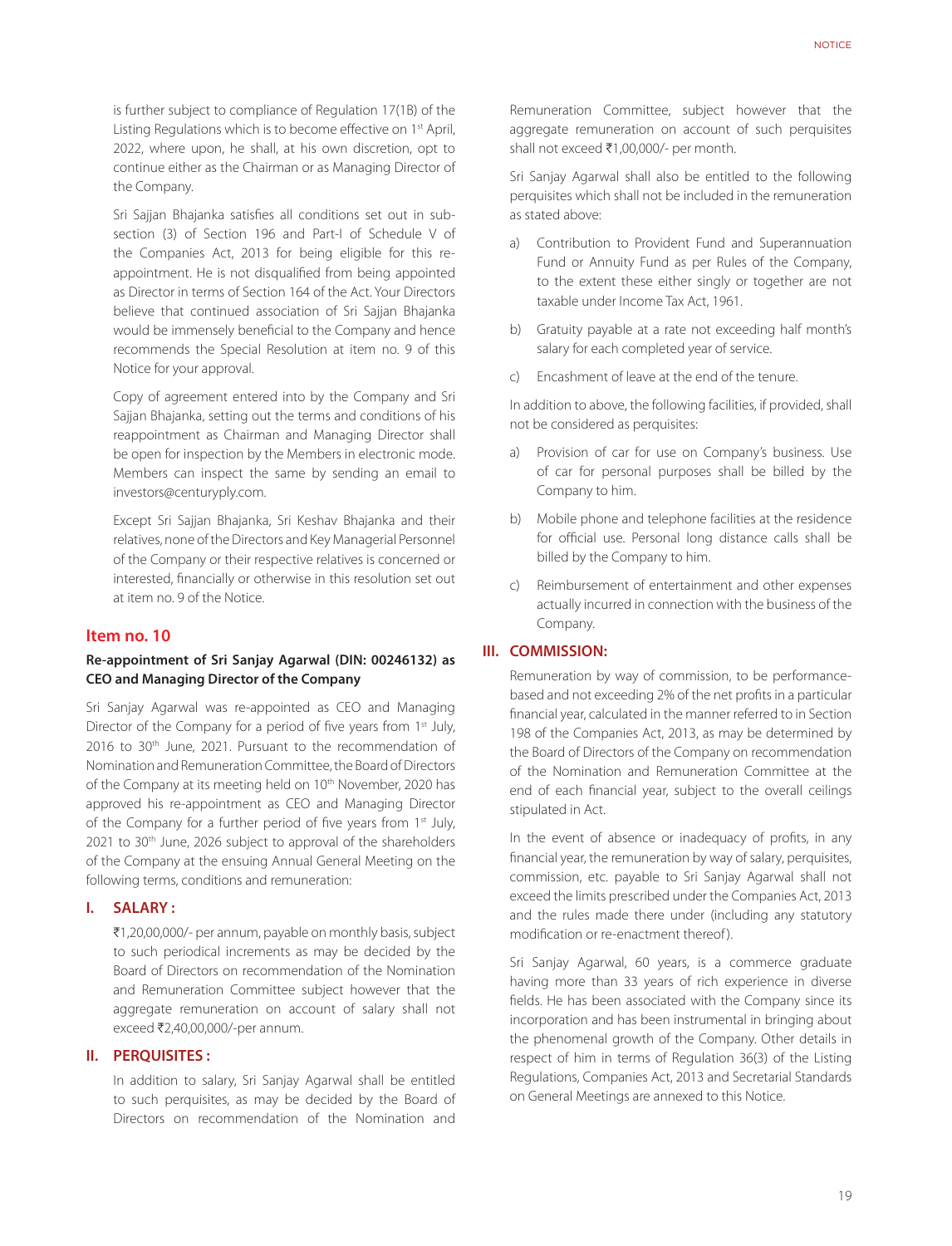

Approval of the members is required by way of Ordinary Resolution for re-appointment of Sri Sanjay Agarwal as CEO and Managing Director, not liable to retire by rotation and for payment of remuneration to him. Sri Sanjay Agarwal satisfies all conditions set out in sub-section (3) of Section 196 and Part-I of Schedule V of the Companies Act, 2013 for being eligible for this re-appointment. He is not disqualified from being appointed as Director in terms of Section 164 of the Act. Your Directors believe that continued association of Sri Sanjay Agarwal would be immensely beneficial to the Company and hence recommend the Resolution at item no. 10 of this Notice for your approval.

Copy of agreement entered into by the Company and Sri Sanjay Agarwal, setting out the terms and conditions of his reappointment as CEO and Managing Director shall be open for inspection by the Members in electronic mode. Members can inspect the same by sending an email to investors@centuryply.com.

Except Sri Sanjay Agarwal, Smt. Nikita Bansal and their relatives, none of the Directors and Key Managerial Personnel of the Company or their respective relatives is concerned or interested, financially or otherwise in this resolution set out at Item No. 10 of the Notice.

#### **Item no. 11**

#### **Re-appointment of Sri Keshav Bhajanka (DIN: 03109701) as an Executive Director of the Company**

Sri Keshav Bhajanka was appointed as an Executive Director of the Company for a period of five years from  $28<sup>th</sup>$  January, 2016 to  $27<sup>th</sup>$ January, 2021. Pursuant to the recommendation of Nomination and Remuneration Committee, the Board of Directors of the Company at its meeting held on 10<sup>th</sup> November, 2020 has approved his re-appointment as an Executive Director of the Company for a further period of five years from 28th January, 2021 to 27th January, 2026 subject to approval of the shareholders of the Company at the ensuing Annual General Meeting on the following terms, conditions and remuneration:

#### **I. SALARY:**

₹50,00,000/- per annum, payable on monthly basis, subject to such periodical increments as may be decided by the Board of Directors on recommendation of the Nomination and Remuneration Committee, subject however that the aggregate remuneration on account of salary shall not exceed ₹2,40,00,000/- per annum.

#### **II. PERQUISITES:**

In addition to salary, Sri Keshav Bhajanka shall be entitled to such perquisites, as may be decided by the Board of Directors on recommendation of the Nomination and Remuneration Committee, subject however that the aggregate remuneration on account of such perquisites shall not exceed ₹1,00,000/- per month.

Sri Keshav Bhajanka shall also be entitled to the following perquisites which shall not be included in the remuneration as stated above:

- a) Contribution to Provident Fund and Superannuation Fund or Annuity Fund as per Rules of the Company, to the extent these either singly or together are not taxable under Income Tax Act, 1961.
- b) Gratuity payable at a rate not exceeding half month's salary for each completed year of service.
- c) Encashment of leave at the end of the tenure.

In addition to above, the following facilities, if provided, shall not be considered as perquisites:

- a) Provision of car for use on Company's business. Use of car for personal purposes shall be billed by the Company to him.
- b) Mobile phone and telephone facilities at the residence for official use. Personal long distance calls shall be billed by the Company to him.
- c) Reimbursement of entertainment and other expenses actually incurred in connection with the business of the Company.

#### **III. COMMISSION:**

Remuneration by way of commission, to be performancebased and not exceeding 1% of the net profits in a particular financial year, calculated in the manner referred to in Section 198 of the Companies Act, 2013, as may be determined by the Board of Directors of the Company on recommendation of the Nomination and Remuneration Committee at the end of each financial year, subject to the overall ceilings stipulated in Act.

In the event of absence or inadequacy of profits, in any financial year, the remuneration by way of salary, perquisites, commission, etc. payable to Sri Keshav Bhajanka shall not exceed the limits prescribed under the Companies Act, 2013 and the rules made there under (including any statutory modification or re-enactment thereof ).

Sri Keshav Bhajanka has graduated in Accounting and Finance from University of Warwick, U. K. and has been overseeing the functioning of the Company's laminate and furniture divisions. Other details in respect of him in terms of Regulation 36(3) of the Listing Regulations, Companies Act, 2013 and Secretarial Standards on General Meetings are annexed to this Notice.

Approval of the members is required by way of Ordinary Resolution for re-appointment of Sri Keshav Bhajanka as an Executive Director, liable to retire by rotation and for payment of remuneration to him. Sri Keshav Bhajanka satisfies all conditions set out in sub-section (3) of Section 196 and Part-I of Schedule V of the Companies Act, 2013 for being eligible for this re-appointment. He is not disqualified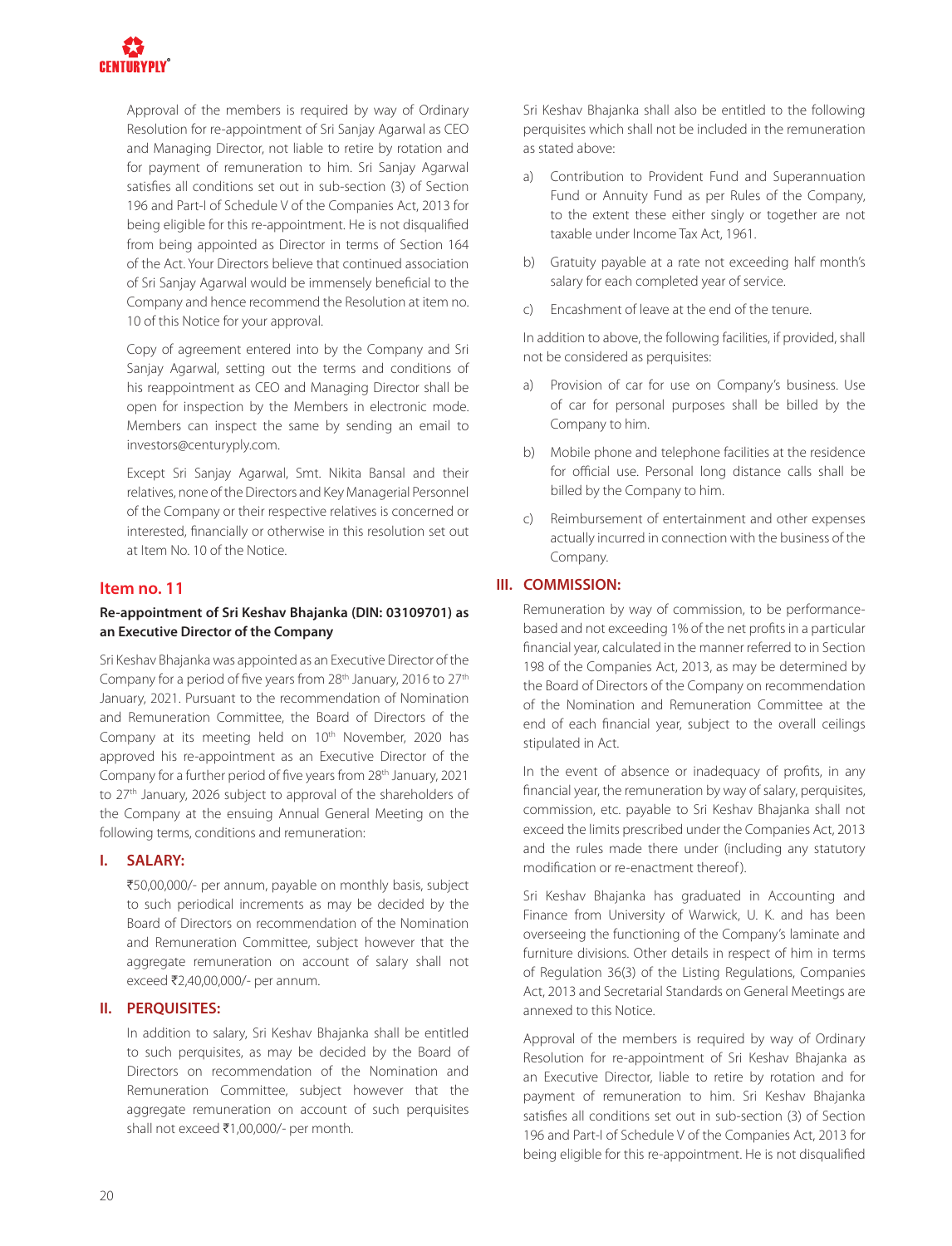from being appointed as Director in terms of Section 164 of the Act. Your Directors believe that continued association of Sri Keshav Bhajanka would be immensely beneficial to the Company and hence recommend the Resolution at item no. 11 of this Notice for your approval.

Copy of agreement entered into by the Company and Sri Keshav Bhajanka, setting out the terms and conditions of his reappointment as an Executive Director shall be open for inspection by the Members in electronic mode. Members can inspect the same by sending an email to investors@ centuryply.com.

Except Sri Keshav Bhajanka, Sri Sajjan Bhajanka and their relatives, none of the Directors and Key Managerial Personnel of the Company or their respective relatives is concerned or interested, financially or otherwise in this resolution set out at Item No. 11 of the Notice.

#### **Item no. 12**

#### **Re-appointment of Sri Ajay Baldawa (DIN: 00472128) as an Executive Director (Technical) of the Company**

Sri Ajay Baldawa was re-appointed as an Executive Director (Technical) of the Company for a period of five years from 1st July, 2016, to 30<sup>th</sup> June, 2021. Pursuant to the recommendation of Nomination and Remuneration Committee, the Board of Directors of the Company at its meeting held on 10<sup>th</sup> November, 2020 has approved his re-appointment as an Executive Director (Technical) of the Company for a further period of five years from  $1<sup>st</sup>$  July, 2021 to  $30<sup>th</sup>$  June, 2026 subject to approval of the shareholders of the Company at the ensuing Annual General Meeting on the following terms, conditions and remuneration:

#### **I. SALARY:**

₹2,40,00,000/- per annum, payable on monthly basis, subject to such periodical increments as may be decided by the Board of Directors on recommendation of the Nomination and Remuneration Committee, subject however that the aggregate remuneration on account of salary shall not exceed ₹6,00,00,000/- per annum.

#### **II. PERQUISITES :**

In addition to salary, Sri Ajay Baldawa shall be entitled to such perquisites, as may be decided by the Board of Directors on recommendation of the Nomination and Remuneration Committee, subject however that the aggregate remuneration on account of such perquisites shall not exceed ₹1,00,000/- per month.

Sri Ajay Baldawa shall also be entitled to the following perquisites which shall not be included in the remuneration as stated above:

a) Contribution to Provident Fund and Superannuation Fund or Annuity Fund as per Rules of the Company,

to the extent these either singly or together are not taxable under Income Tax Act, 1961.

- b) Gratuity payable at a rate not exceeding half month's salary for each completed year of service.
- c) Encashment of leave at the end of the tenure.

In addition to above, the following facilities, if provided, shall not be considered as perquisites:

- a) Provision of car for use on Company's business. Use of car for personal purposes shall be billed by the Company to him.
- b) Mobile phone and telephone facilities at the residence for official use. Personal long distance calls shall be billed by the Company to him.
- c) Reimbursement of entertainment and other expenses actually incurred in connection with the business of the Company.

In the event of absence or inadequacy of profits, in any financial year, the remuneration by way of salary, perquisites, etc. payable to Sri Ajay Baldawa shall not exceed the limits prescribed under the Companies Act, 2013 and the rules made there under (including any statutory modification or re-enactment thereof ).

Sri Ajay Baldawa, 64 years, is a B.E. (Engg.) and M.Tech. from IIT having more than 36 years of technical experience in plywood industry. He has been associated with the Company since 1994. He has played a key role in constant improvisation of the quality of the Company's products. Other details in respect of him in terms of Regulation 36(3) of the Listing Regulations, Companies Act, 2013 and Secretarial Standards on General Meetings are annexed to this Notice.

Approval of the members is required by way of Ordinary Resolution for re-appointment of Sri Ajay Baldawa as an Executive Director (Technical), liable to retire by rotation and for payment of remuneration to him. Sri Ajay Baldawa satisfies all conditions set out in sub-section (3) of Section 196 and Part-I of Schedule V of the Companies Act, 2013 for being eligible for this re-appointment. He is not disqualified from being appointed as Director in terms of Section 164 of the Act. Your Directors believe that continued association of Sri Ajay Baldawa would be immensely beneficial to the Company and hence recommend the Resolution at item no. 12 of this Notice for your approval.

Copy of agreement entered into by the Company and Sri Ajay Baldawa, setting out the terms and conditions of his reappointment as Executive Director (Technical) shall be open for inspection by the Members in electronic mode. Members can inspect the same by sending an email to investors@centuryply.com.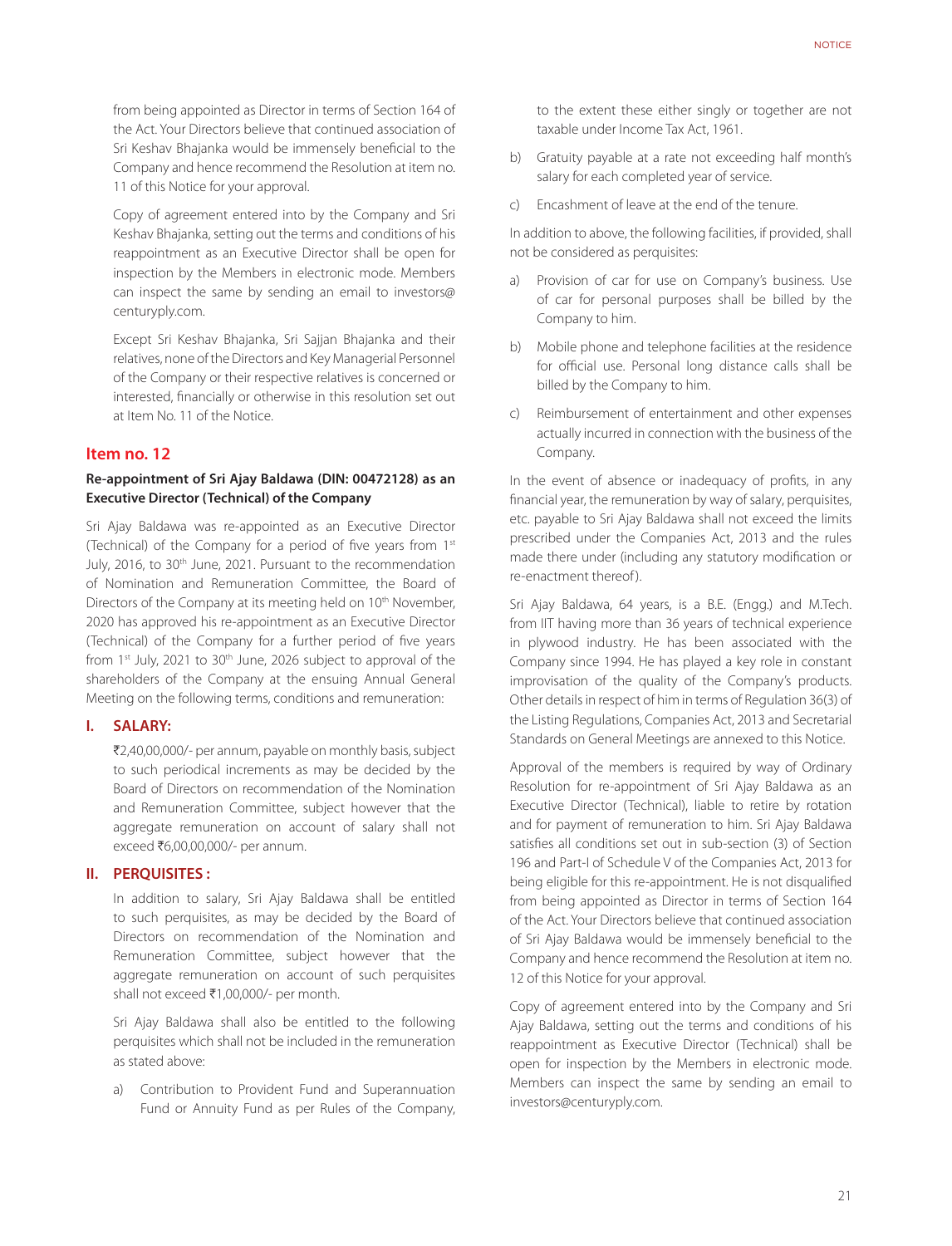

Except Sri Ajay Baldawa and his relatives, none of the Directors and Key Managerial Personnel of the Company or their respective relatives is concerned or interested, financially or otherwise in this resolution set out at Item No. 12 of the Notice.

#### **Item No. 13 and 14:**

**Approval of 'Century Ply Employee Stock Option Plan 2021'& Grant of employee stock Options to the employees of Subsidiary Company(ies) of the Company under Century Ply Employee Stock Option Plan 2021**

Equity based compensation is considered to be an integral part of employee compensation across sectors which enables alignment of personal goals of the employees with organizational objectives by participating in the ownership of the Company through stock-based compensation scheme. Your Company believes that equity-based compensation plans are an effective tool to reward the talents working with your Company and its Subsidiary company(ies). With a view to motivate the key work force seeking their contribution to the corporate growth, create an employee ownership culture, attract new talents, and retain them for ensuring sustained growth, your Company intends to implement an employee stock Option plan namely '**Century Ply Employee Stock Option Plan 2021' ("ESOP 2021" or "Plan")**  seeking to cover eligible employees of the Company and its Subsidiary company(ies).

Accordingly, the Nomination and Remuneration Committee of the Board of Directors ("Committee") and the Board of Directors of the Company at their respective meetings held on 30<sup>th</sup> July, 2021 and 10<sup>th</sup> August, 2021 had approved the introduction of ESOP 2021, subject to your approval.

In terms of Section 62(1)(b) of the Companies Act, 2013 and Rules made thereunder read with Regulation 6 of the SEBI SBEB Regulations and SEBI Circular No. CIR/CFD/POLICY CELL/2/2015 dated June 16, 2015, the Company seeks your approval as regards implementation of the Plan and grant of Options thereunder to the eligible employees of the Company and its Subsidiary company(ies), as decided from time to time as per provisions of the Plan read with provisions of SEBI SBEB Regulations.

The main features of the ESOP 2021 are as under:

#### **a) Brief Description of the Plan:**

Keeping in view the aforesaid objectives, the ESOP 2021 contemplates grant of Options to the eligible employees of the Company and its Subsidiary company(ies), as may be determined in due compliance of SEBI SBEB Regulations and provisions of ESOP 2021. After vesting of Options, the eligible employees earn a right, but not obligation, to exercise the vested Options within the exercise period and obtain equity shares of the Company subject to payment of exercise price and satisfaction of any tax obligation arising thereon.

The Nomination and Remuneration Committee shall act as Compensation Committee for the administration of ESOP 2021. All questions of interpretation of the ESOP 2021 shall be determined by the Committee and such determination shall be final and binding upon all persons having an interest in ESOP 2021.

#### **b) Total number of Options to be granted:**

The total number of Options to be granted under the ESOP 2021 shall not exceed 33,00,000 (Thirty Three Lakh). Each Option when exercised would be converted in to one equity share of ₹1/- (Rupee One) each fully paid-up.

Vested option lapsed due to non-exercise and/or unvested options that get cancelled due to resignation/ termination of the employee or otherwise, would be available for being re-granted at a future date. The Board/ Committee is authorised to re-grant such lapsed/ cancelled options as per the provisions of ESOP 2021.

Further, SEBI SBEB Regulations require that in case of any corporate action(s) such as rights issue, bonus issue, merger, sale of division etc., a fair and reasonable adjustment needs to be made to the Options granted. In this regard, the Committee shall adjust the number and price of the Options granted in such a manner that the total value of the Options granted under the ESOP 2021 remain the same after any such corporate action. Accordingly, if any additional Options are issued by the Company to the Option grantees for making such fair and reasonable adjustment, the ceiling of 33,00,000 (Thirty Three Lakh), shall be deemed to be increased to the extent of such additional Options issued.

#### **c) Identification of classes of employees entitled to participate in the ESOP 2021:**

All permanent employees and Directors (hereinafter referred to as "Employees") of the Company and its Subsidiary company(ies) shall be eligible subject to determination or selection by the Committee. Following classes of employees/ Directors are eligible being:

- (i) a permanent employee of the Company who has been working in India or outside India;
- (ii) a director of the Company, whether a whole time director or not but excluding an independent director; or
- (iii) an employee, as defined under Sub-clauses (i) and (ii) above, of the Subsidiary company(ies), existing or future, in or outside India, of the Company, if any.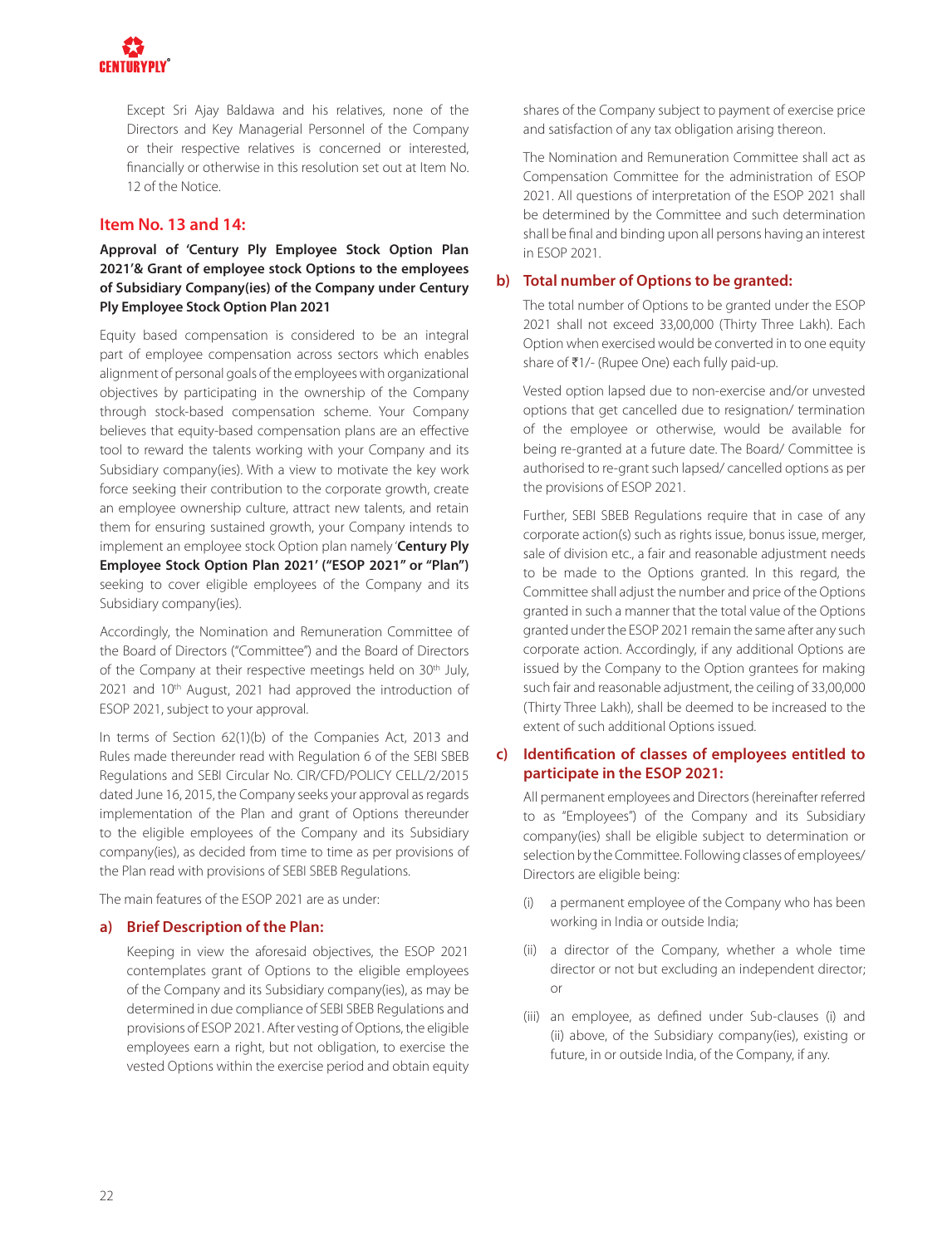but does not include—

- (i) an employee who is a Promoter or belongs to the Promoter Group; and
- (ii) a director who either by himself or through his relatives or through any body corporate, directly or indirectly holds more than 10% of the issued and subscribed Shares of the Company.

#### **d) Requirements of Vesting and period of Vesting:**

All the Options granted on any date shall vest on expiry of the minimum period of **1 (One) year** from the date of grant of Options.

The vesting dates in respect of the Options granted under the ESOP 2021 shall be determined by the Committee and may vary from an employee to employee or any class thereof and / or in respect of the number or percentage of Options to be vested.

Options shall vest essentially based on continuation of employment/ service as per requirement of SEBI SBEB Regulations. Apart from that the Committee may prescribe achievement of any performance condition(s) for vesting.

#### **e) Maximum period within which the Options shall be vested:**

All the Options granted on any date shall vest not later than the maximum period of **4 (four) years** from the date of grant of options, as may be determined by the Committee.

#### **f) Exercise price or pricing formula:**

The exercise price shall be determined by the Committee at its sole discretion which shall not be less than the face value of the share and not greater than the market price of the share as on date of grant of such Option.

#### **g) Exercise period and the process of exercise:**

The exercise period would commence from the date of vesting and will expire on completion of **4 (Four) years** from the date of respective vesting or such other shorter period as may be decided by the Committee from time to time.

The vested Option shall be exercisable by the Option grantees by a written application to the Company expressing his/ her desire to exercise such Options in such manner and on such format as may be prescribed by the Committee from time to time. Exercise of Options shall be entertained only after payment of requisite exercise price and satisfaction of applicable taxes by the Option grantee. The Options shall lapse if not exercised within the specified exercise period.

#### **h) Appraisal process for determining the eligibility of employees under the ESOP 2021:**

The appraisal process for determining the eligibility shall be based on designation, tenure of association with the

Company, performance during previous years, and such other criteria as may be determined by the Committee at its sole discretion, from time to time.

#### **i) Maximum number of Options to be issued per employee and in aggregate:**

The maximum number of Options that may be granted to any specific employee of the Company under the ESOP 2021 in any financial year and in aggregate, shall not exceed 500000 (Five Lakh) Options.

#### **j) Maximum quantum of benefits to be provided per employee under the ESOP 2021:**

The maximum quantum of benefits underlying the options issued to an eligible employee shall depend upon the market price of the shares as on the date of exercise of options. Apart from grant of Options as stated above, no monetary benefits are contemplated under the ESOP 2021.

#### **k) Route for ESOP 2021 implementation and administration:**

The ESOP 2021 shall be implemented and administered directly by the Company.

#### **l) Source of acquisition of shares under ESOP 2021:**

The ESOP 2021 contemplates issue of fresh/ primary shares by the Company.

#### **m) Amount of loan to be provided for implementation of the scheme(s) by the Company to the trust, its tenure, utilization, repayment terms, etc,:**

This is currently not contemplated under the present ESOP 2021.

#### **n) Maximum percentage of secondary acquisition:** This is not relevant under the present ESOP 2021.

#### **o) Accounting and Disclosure Policies:**

The Company shall follow the IND AS 102 on Share based Payments and/ or any relevant Accounting Standards as may be prescribed by the Institute of Chartered Accountants of India (ICAI) from time to time, including the disclosure requirements prescribed therein. In case, the existing guidance note, or accounting standards do not prescribe accounting treatment or disclosure requirements, any other Accounting Standard that may be issued by ICAI or any other competent authority shall be adhered to in due compliance with the requirements of Regulation 15 of SEBI SBEB Regulations.

#### **p) Method of Option valuation:**

The Company shall adopt 'fair value method' for valuation of Options as prescribed under guidance note or under any accounting standard, as applicable, notified by appropriate authorities from time to time.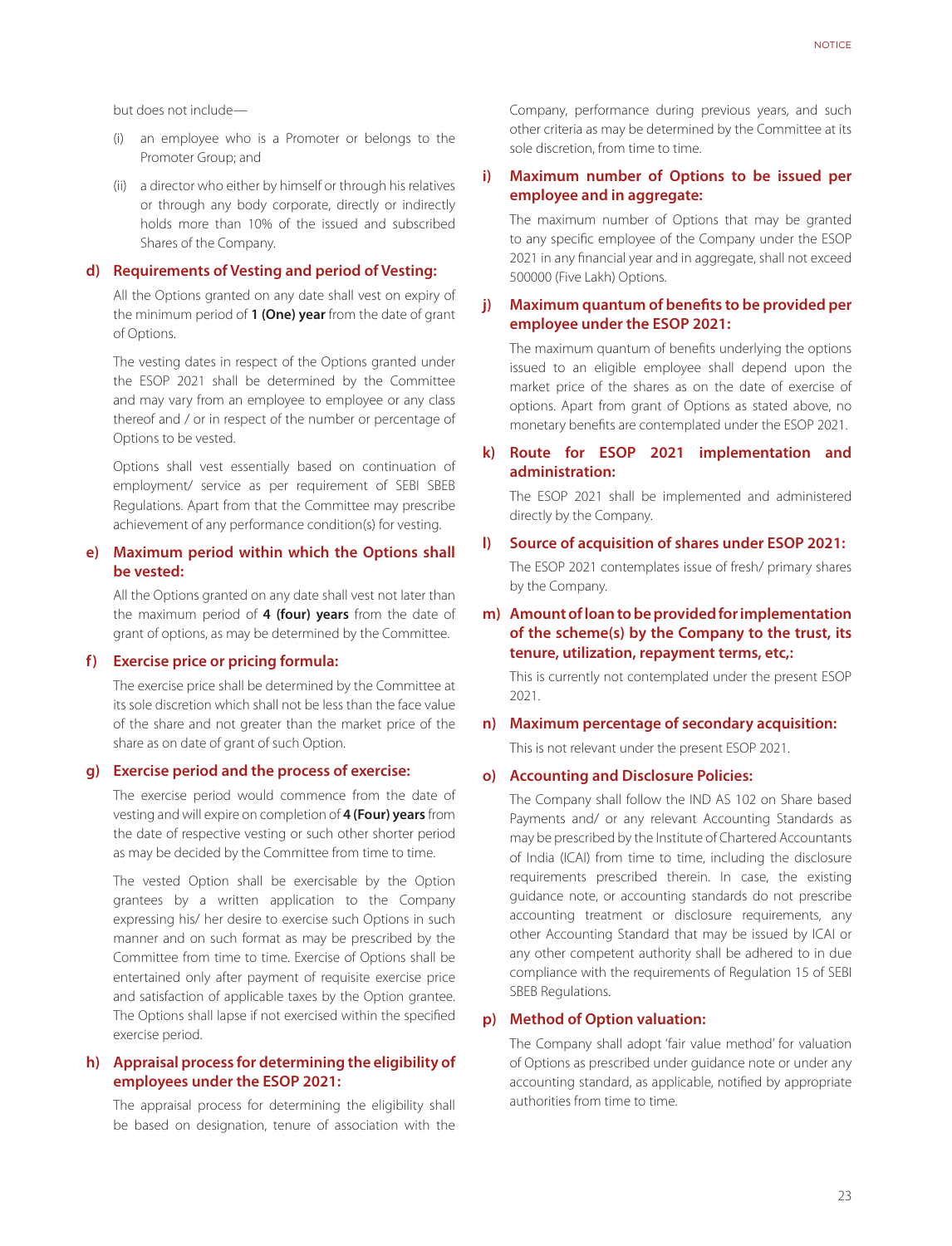

#### **q) Declaration:**

In case, the Company opts for expensing of share-based employee benefits using the intrinsic value, the difference between the employee compensation cost so computed and the employee compensation cost that shall have been recognized if it had used the fair value of the Options and the impact of this difference on profits and on Earning Per Share (EPS) of the Company shall also be disclosed in the Board's Report.

Consent of the members is being sought by way of special resolution pursuant to Section 62(1)(b) and all other applicable provisions, if any, of the Companies Act, 2013 and as per Regulation 6 of the SEBI SBEB Regulations.

A draft copy of the ESOP 2021 shall be open for inspection by the Members in electronic mode. Members can inspect the same by sending an email to investors@centuryply.com.

None of the Directors, Key Managerial Personnel of the Company including their relatives are interested or

concerned in the resolutions, except to the extent they may be lawfully granted Options under the ESOP 2021.

In light of above, you are requested to accord your approval to the Special Resolution as set out at Agenda Item No.13 and 14 of the accompanying notice.

> By Order of the Board For **Century Plyboards (India) Ltd.**

> > **Sd/- Sundeep Jhunjhunwala**  Company Secretary FCS 4946

10th August, 2021 Registered Office P-15/1, Taratala Road Kolkata- 700 088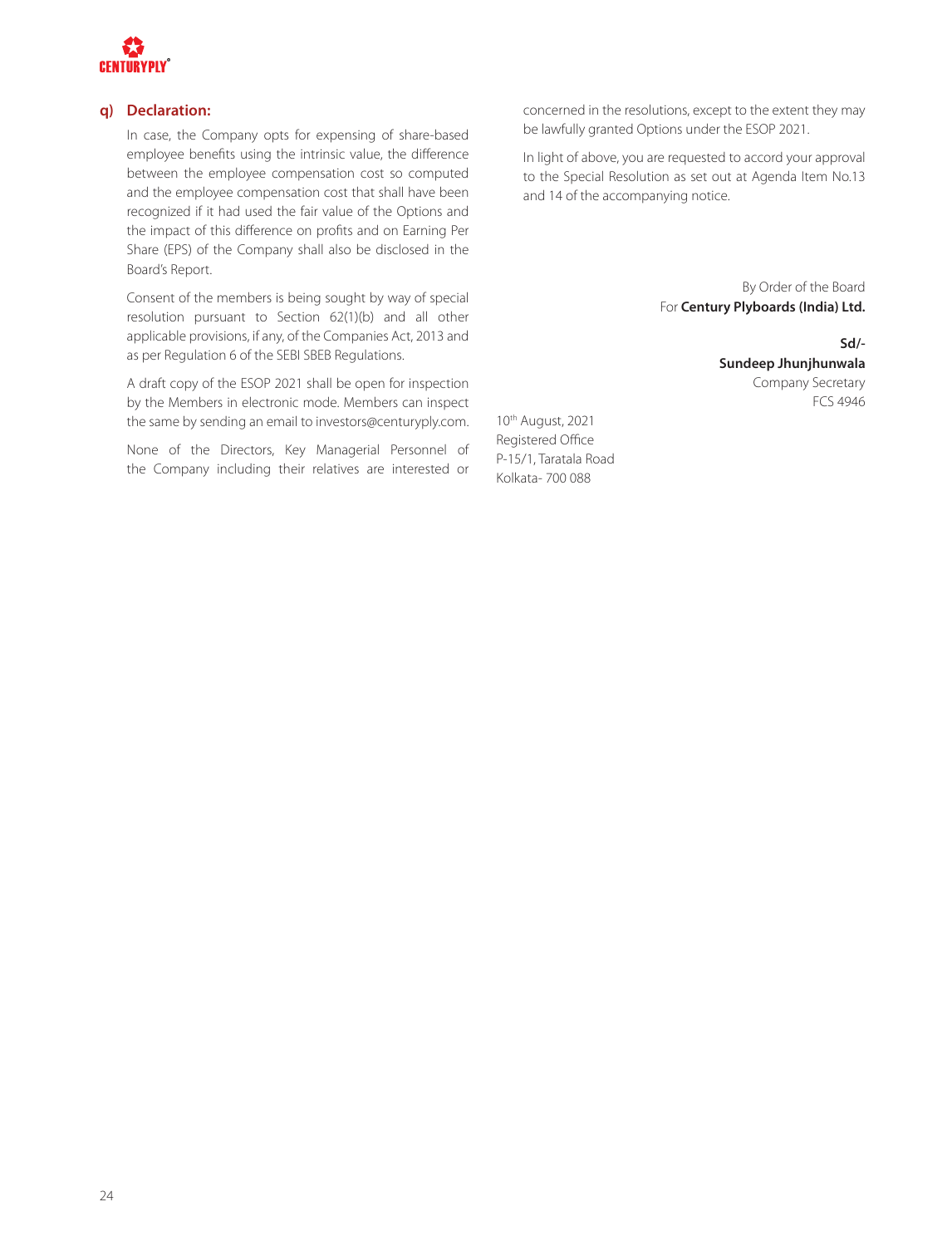| Name                                                                                                                                                                | Sri Vishnu<br>Khemani | Sri Keshav<br>Bhajanka                  | Sri Naresh Pachisia                                                                      | Sri Rajesh Kumar<br>Agarwal                                      | Sri Sajjan Bhajanka      | Sri Sanjay<br>Agarwal  | Sri Ajay Baldawa      |
|---------------------------------------------------------------------------------------------------------------------------------------------------------------------|-----------------------|-----------------------------------------|------------------------------------------------------------------------------------------|------------------------------------------------------------------|--------------------------|------------------------|-----------------------|
|                                                                                                                                                                     | $\widehat{3}$         | (4 & 11)                                | $\odot$                                                                                  | (7 & 8)                                                          | $\circledcirc$           | (10)                   | (12)                  |
| Number (DIN)<br>Identification<br>Director's                                                                                                                        | 01006268              | 03109701                                | 00233768                                                                                 | 00223718                                                         | 00246043                 | 00246132               | 00472128              |
| Age (Years)                                                                                                                                                         | $\odot$               | 32                                      | 58                                                                                       | 51                                                               | 69                       | 8                      | $\mathcal{L}$         |
| Nationality                                                                                                                                                         | Indian                | Indian                                  | Indian                                                                                   | Indian                                                           | Indian                   | Indian                 | Indian                |
| Qualifications                                                                                                                                                      | Science Graduate      | (Accounting and<br>Graduate<br>Finance) | AMP from ISB, Hyderabad;<br>Certified Financial Planner<br>Graduate (Commerce);<br>(CFP) | Computer Science<br>Diploma Holder in<br>(Commerce);<br>Graduate | Graduate (Commerce)      | (Commerce)<br>Graduate | B.E. Engg.,<br>M.Tech |
| Experience (Years)                                                                                                                                                  | 43                    | $\overline{C}$                          | 38                                                                                       | 30                                                               | 42                       | 34                     | 36                    |
| Expertise in specific                                                                                                                                               | Management &          | Sales & Marketing                       | Capital Markets                                                                          | Administration,                                                  | Management,              | Marketing & Sales      | ∞<br>Production       |
| functional area                                                                                                                                                     | Administration        |                                         |                                                                                          | Logistics, Information<br>Technology &<br>Procurement            | Administration & Finance | Promotion              | Technical             |
| appointment on<br>the Board of the<br>Date of first<br>Company                                                                                                      | 16.04.2008            | 28.01.2016                              | 01.04.2021                                                                               | 09.02.2021                                                       | 05.12.1986               | 05.01.1982             | 23.02.1994            |
| Shareholding in the<br>shareholding as a<br>Company (equity<br>(as on 31 <sup>st</sup> March,<br>beneficial owner<br>each.) including<br>shares of F.V. ₹1<br>2021) | 1,27,86,900           | 5,00,000                                | 三                                                                                        | 40,53,882                                                        | 2,62,14,037              | 2,48,80,460            | 75,000                |
| reappointment<br>appointment/<br>and details of<br>remuneration<br>conditions of<br>Terms and                                                                       |                       |                                         |                                                                                          |                                                                  |                          |                        |                       |

# ANNEXURE TO THE NOTICE **ANNEXURE TO THE NOTICE**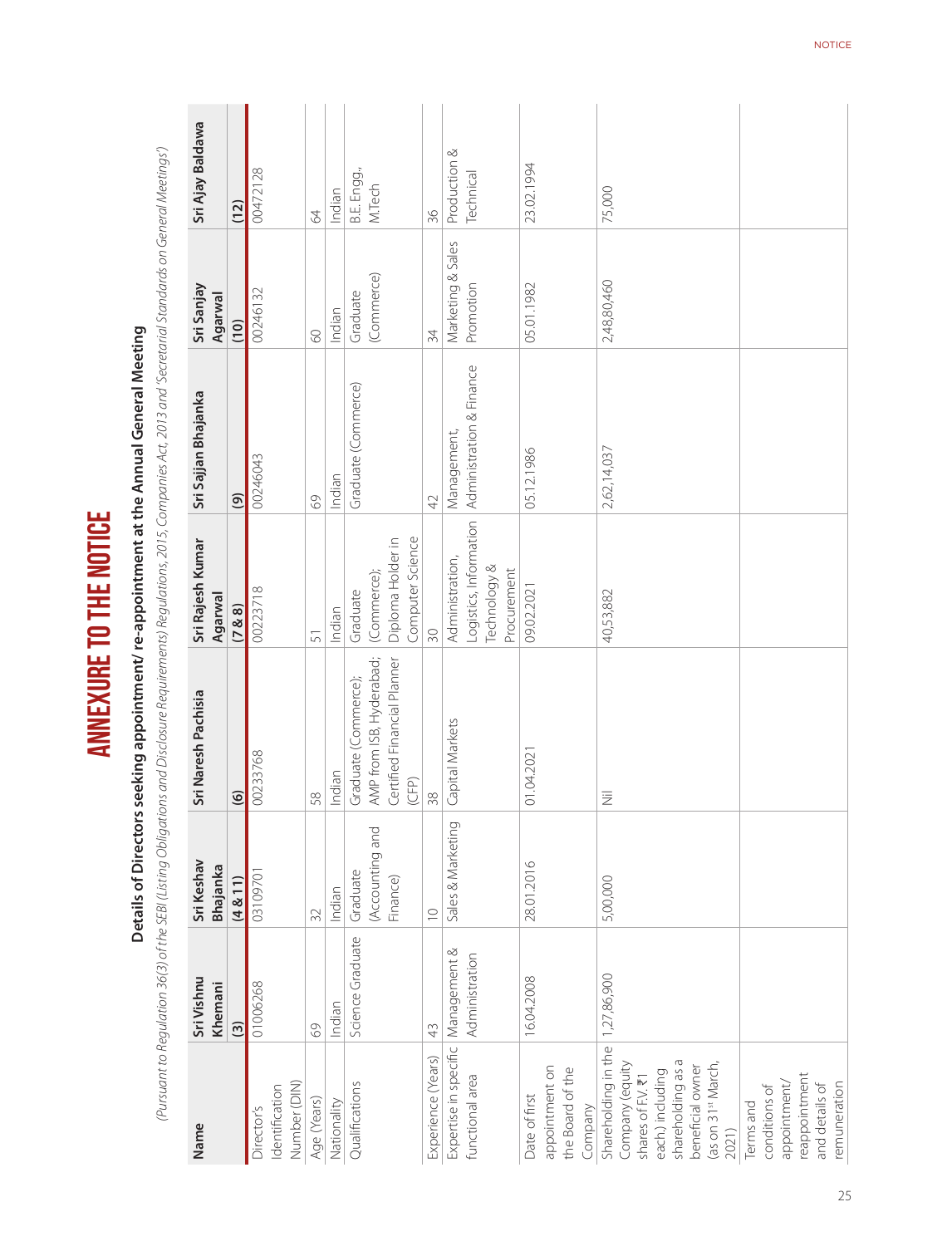| Name                                                                              | Sri Vishnu<br>Khemani                                                                                                                                                                                 | Sri Keshav<br><b>Bhajanka</b>                                                                                          | Sri Naresh Pachisia                                                                                                                                                                                                                                                     | Sri Rajesh Kumar<br>Agarwal                                                                                                                                | Sri Sajjan Bhajanka                                                                   | Sri Sanjay<br>Agarwal                                                                                                                                                  | Sri Ajay Baldawa                                                                                                                 |
|-----------------------------------------------------------------------------------|-------------------------------------------------------------------------------------------------------------------------------------------------------------------------------------------------------|------------------------------------------------------------------------------------------------------------------------|-------------------------------------------------------------------------------------------------------------------------------------------------------------------------------------------------------------------------------------------------------------------------|------------------------------------------------------------------------------------------------------------------------------------------------------------|---------------------------------------------------------------------------------------|------------------------------------------------------------------------------------------------------------------------------------------------------------------------|----------------------------------------------------------------------------------------------------------------------------------|
|                                                                                   | $\widehat{\mathbf{c}}$                                                                                                                                                                                | (4 & 11)                                                                                                               | $\odot$                                                                                                                                                                                                                                                                 | (7 & 8)                                                                                                                                                    | $\widehat{\mathcal{C}}$                                                               | (10)                                                                                                                                                                   | (12)                                                                                                                             |
| conditions<br>erms and                                                            | Director upto31st<br>July, 2023, Liable<br>to retire by<br>Managing<br>Tenure as<br>Rotation                                                                                                          | Executive Director<br>upto 27 <sup>th</sup> January,<br>etire by rotation <sup>%</sup><br>2026, Liable to<br>Tenure as | 2024, not liable to retire by<br>director upto 31st March<br>Tenure as Independent<br>"otation <sup>%</sup>                                                                                                                                                             | to retire by rotation <sup>%</sup>   to retire by rotation <sup>5%</sup><br>February, 2024, Liable<br>Tenure as Executive<br>Director upto 8 <sup>th</sup> | Managing Director upto to<br>31st March, 2026, not liable<br>Tenure as Chairman and   | Director upto 30 <sup>th</sup><br>liable to retire by<br>Tenure as a CEO<br>June, 2026, not<br>and Managing<br>rotation <sup>%</sup>                                   | Tenure as Executive<br>Director (Technical)<br>retire by rotation <sup>%</sup><br>upto 30 <sup>th</sup> June,<br>2026, Liable to |
| Present ceiling of<br>Remuneration(₹)<br>p.a.#                                    | the net profits in a   the net profits in a<br>particular financial   particular financia<br>Commission-not<br>exceeding 2% of<br>₹2,40,00,000/-;<br>$12,00,000/-;$<br>Perquisites-<br>Fixed-<br>year | Commission-not<br>exceeding 1% of<br>₹2,40,00,000/-;<br>$712,00,000/-;$<br>Perquisites-<br>year <sup>%</sup><br>Fixed- | executive Directors of the<br>limits as prescribed under<br>Company, with additional<br>of the Company for each<br>financial year for all Non-<br>percent ofthe net profits<br>Regulation17(6) of the<br>Maximum aggregate<br>commission of one<br>Listing Regulations. | Fixed- ₹1,00,00,000/-;<br>$12,00,000/$ - <sup>%</sup><br>Perquisites-                                                                                      | Perquisites-<br>₹12,00,000/-<br>exceeding 2% of the net<br>Fixed- ₹2,40,00,000/-;<br> | the net profits in a<br>particular financial<br>exceeding 2% of<br>Commission-not<br>₹2,40,00,000/-;<br>$712,00,000/-;$<br>Perquisites-<br>Fixed-<br>year <sup>%</sup> | ₹6,00,00,000/-<br>₹12,00,000/- %<br>Perquisites-<br>Fixed-                                                                       |
| sought to be paid <sup>^^</sup><br>Remuneration<br>Details of                     | Fixed-₹1,20,00,000   Fixed-₹1,00,00,000<br>Commission- <sup>^</sup>                                                                                                                                   | Commission- <sup>^</sup>                                                                                               | Commission- ₹4,00,000<br>per annum                                                                                                                                                                                                                                      | Fixed-₹90,00,000/-                                                                                                                                         | Fixed-₹1,20,00,000<br>Commission- <sup>^</sup>                                        | Fixed-₹1,20,00,000<br>Commission- <sup>^</sup>                                                                                                                         | Fixed- ₹5,35,00,000                                                                                                              |
| remuneration (₹)<br>Last drawn<br>o.<br>Q                                         | Fixed-₹6,000,000<br>Commission-<br>₹1,43,17,000                                                                                                                                                       | Fixed- ₹2,500,000<br>Commission-<br>₹29,62,500                                                                         | $\equiv$                                                                                                                                                                                                                                                                | Fixed- ₹7,69,370 <sup>®</sup>                                                                                                                              | $Commission-71,43,40,500$<br>Fixed-₹6,000,000                                         | Fixed- ₹6,000,000<br>Commission-<br>₹1,43,40,500                                                                                                                       | Fixed- ₹2,40,00,000                                                                                                              |
| during the FY 2020-<br>Meetings attended<br>Number of Board<br>21 (out of 4 held) |                                                                                                                                                                                                       |                                                                                                                        | $\frac{1}{2}$                                                                                                                                                                                                                                                           |                                                                                                                                                            | 4                                                                                     | 4                                                                                                                                                                      | 4                                                                                                                                |

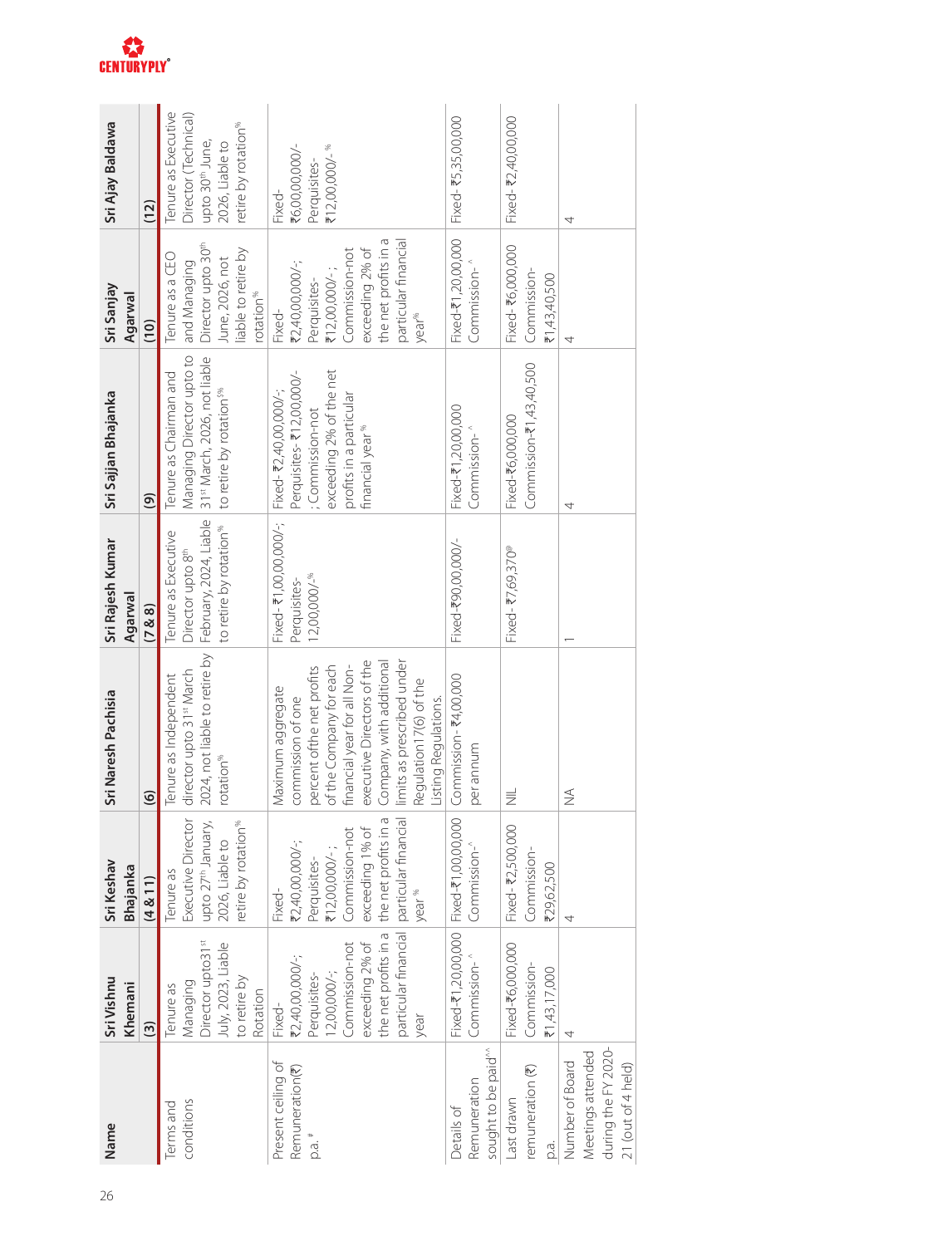| Name                                                                                   | Sri Vishnu<br>Khemani                                                                   | Sri Keshav<br>Bhajanka                                                                                                                                                                                                                                                                                                                                                                                                                                                                                                                                                   | Sri Naresh Pachisia                                                                                                                                                                                                                                                                                                                       | Sri Rajesh Kumar<br>Agarwal                                                                                                                                                                                                                                                                                                                                                                                                                                                                                                                                                                                                                                                                                              | Sri Sajjan Bhajanka                                                                                                                                                                                                                                                                                                                                                                                                                                                                                                                                                                                          | Sri Sanjay<br>Agarwal                                                                                                                                                                                                                                                                                                                                                                                                                                                                                                                                                            | Sri Ajay Baldawa                                                                                                                                                                                                                                                                                                                                                                                |
|----------------------------------------------------------------------------------------|-----------------------------------------------------------------------------------------|--------------------------------------------------------------------------------------------------------------------------------------------------------------------------------------------------------------------------------------------------------------------------------------------------------------------------------------------------------------------------------------------------------------------------------------------------------------------------------------------------------------------------------------------------------------------------|-------------------------------------------------------------------------------------------------------------------------------------------------------------------------------------------------------------------------------------------------------------------------------------------------------------------------------------------|--------------------------------------------------------------------------------------------------------------------------------------------------------------------------------------------------------------------------------------------------------------------------------------------------------------------------------------------------------------------------------------------------------------------------------------------------------------------------------------------------------------------------------------------------------------------------------------------------------------------------------------------------------------------------------------------------------------------------|--------------------------------------------------------------------------------------------------------------------------------------------------------------------------------------------------------------------------------------------------------------------------------------------------------------------------------------------------------------------------------------------------------------------------------------------------------------------------------------------------------------------------------------------------------------------------------------------------------------|----------------------------------------------------------------------------------------------------------------------------------------------------------------------------------------------------------------------------------------------------------------------------------------------------------------------------------------------------------------------------------------------------------------------------------------------------------------------------------------------------------------------------------------------------------------------------------|-------------------------------------------------------------------------------------------------------------------------------------------------------------------------------------------------------------------------------------------------------------------------------------------------------------------------------------------------------------------------------------------------|
|                                                                                        | $\widehat{\mathbf{S}}$                                                                  | (4 & 11)                                                                                                                                                                                                                                                                                                                                                                                                                                                                                                                                                                 | $\odot$                                                                                                                                                                                                                                                                                                                                   | (7 & 8)                                                                                                                                                                                                                                                                                                                                                                                                                                                                                                                                                                                                                                                                                                                  | $\circledcirc$                                                                                                                                                                                                                                                                                                                                                                                                                                                                                                                                                                                               | (10)                                                                                                                                                                                                                                                                                                                                                                                                                                                                                                                                                                             | (12)                                                                                                                                                                                                                                                                                                                                                                                            |
| List of directorships<br>excluding Foreign<br>held in other<br>Companies)<br>Companies | Century MDF<br>International<br>Services Pvt.<br>Sharon<br><u>Ltd</u> .<br>gi<br>$\sim$ | Plantations Ltd.<br>Merchants Pvt<br>North East Ltd.<br>1. Adonis Vyaper<br>VanijyaPvt Ltd<br>Ara Suppliers<br>Pvt. Ltd.<br>12.Star Cement<br>Arham Sales<br>11.Star Cement<br>Century LED<br>Lumshnong<br>Chamber of<br>Enclave Pvt.<br>Viniyog Pvt.<br>Commerce<br>Dewdrop<br>Apnapan<br>Calcutta<br>Century<br>10. Sri Ram<br>Sri Ram<br>Pvt. Ltd.<br>Pvt. Ltd.<br>Indian<br><u>Id</u><br><u>Ltd</u> .<br>PT<br><u>Ltd</u> .<br><u>td</u><br>$\overline{\mathcal{N}}$<br>$\vec{m}$<br>$\overline{4}$<br>$\overline{\wedge}$<br>$\infty$<br>$\circ$<br>$\infty$<br>Loj | Maintenance Company<br>SKP Insurance Advisors<br>Gillanders Arbuthnot &<br>Linc Pen & Plastics Ltd.<br>SKP Commodities Ltd.<br>SKP Risk Advisors Pvt.<br>SKP Securities Ltd<br>Orbit Regency<br>Company Ltd<br>Pvt. Ltd.<br>Pvt. Ltd.<br><u>rd</u><br>$\div$<br>$\overline{\phantom{0}}$<br>$\sim$<br>$\overline{5}$<br>$\sim$<br>4.<br>Ö | and Engineers Pvt.<br>Merchants Pvt Ltd<br>Cement Industries<br>10. NE Hills Hydro Ltd.<br>12. Preferred Cement<br>6. Shyam Greenfield<br>Amul Boards Pvt.<br>Century Infotech<br>Hindusthan Club<br>Megha Technical<br>Century LED Ltd.<br>11. Pacific Plywoods<br>Eureka Complex<br>Infracon Pvt. Ltd.<br>13. Shyam Century<br>14.Shyam Century<br>5. Shyam Century<br>Plantations Ltd.<br>Esteem Angan<br>Developer Pvt.<br>Metallic Ltd.<br>Ferrous Ltd.<br>17.Good look<br>Brijdham<br>Century<br>Pvt. Ltd.<br>Pvt. Ltd.<br>Pvt. Ltd.<br>Pvt Ltd<br>Ltd.<br><u>Ltd</u><br><u>Id</u><br>gi<br><u>rd</u><br>D4T<br>$\infty$<br>$\overline{\mathcal{N}}$<br>$\sim$<br>4.<br>$\overline{5}$<br>Ó.<br>∞ं<br>$\dot{\sim}$ | Brijdham Merchants Pvt<br>14.Star Cement Meghalaya<br>Shyam Century Ferrous<br>12.Sri Ram Vanijya Pvt. Ltd.<br>11.Sri Ram Merchants Pvt.<br>Meghalaya Power Ltd.<br>Fine Infraprojects Pvt.<br>Makui Properties Pvt.<br>10.Shyam Century Multi<br>Pacific Plywoods Pvt.<br>Century Panels Ltd.<br>ndian Panelboard<br>Century MDF Ltd.<br>13. Star Cement Ltd.<br>Projects Pvt. Ltd<br>Association of<br>Manufacturer<br><u>Ltd</u> .<br><u>Ltd</u> .<br><u>Ltd</u><br><u>rd</u><br>Ltd.<br><u>Lid</u><br><b>D<sub>1</sub></b><br>$\mathcal{L}$<br>o,<br>$\infty$<br>$\dot{\sim}$<br>4.<br>S.<br>$\sim$<br>Ö | Century Panels<br>Meghalaya Ltd<br>Merchants Pvt<br>Century Coats<br>Plywoods Pvt.<br>Ranisati Vihar<br>nfraprojects<br><b>Business Pvt.</b><br>10. Star Cement<br>International<br>nvestments<br>nfotech Ltd.<br>11.Star Cement<br>Chamber of<br><b>Commerce</b><br>Sumangal<br>Sumangal<br>Brijdham<br>Auroville<br>Calcutta<br>Century<br>Pvt. Ltd.<br>Pvt. Ltd.<br>Pvt. Ltd.<br>Pvt. Ltd.<br>Indian<br>Pacific<br>Fine<br>Fine<br>_td.<br><u>Ltd</u> .<br>Ltd.<br>Ltd.<br>Ltd.<br>Dq<br>$\overline{12}$ .<br>$\frac{3}{2}$<br>$\infty$<br>Ö<br>5<br>ന്<br>4.<br>∞ं<br>$\sim$ | ApnapanViniyog<br>Pvt. Ltd.<br>Arham Sales Pvt.<br>Meghalaya) Ltd<br>Jagdishparshad<br>Century Panels<br>Auro Sundram<br>Ply & Door Pvt.<br>Adonis Vyaper<br>Century MDF<br>Ara Suppliers<br>Darshanlal<br>Plyboards<br>Century<br>Pvt. Ltd.<br>Pvt. Ltd<br>Pvt. Ltd.<br>Ltd.<br><u>rd</u><br><u>Ltd</u><br><u>rd</u><br>$\overline{\sim}$<br>o.<br>s.<br>7.<br>$\overline{m}$<br>4.<br>Ö<br>∞ं |
|                                                                                        |                                                                                         |                                                                                                                                                                                                                                                                                                                                                                                                                                                                                                                                                                          |                                                                                                                                                                                                                                                                                                                                           |                                                                                                                                                                                                                                                                                                                                                                                                                                                                                                                                                                                                                                                                                                                          |                                                                                                                                                                                                                                                                                                                                                                                                                                                                                                                                                                                                              |                                                                                                                                                                                                                                                                                                                                                                                                                                                                                                                                                                                  |                                                                                                                                                                                                                                                                                                                                                                                                 |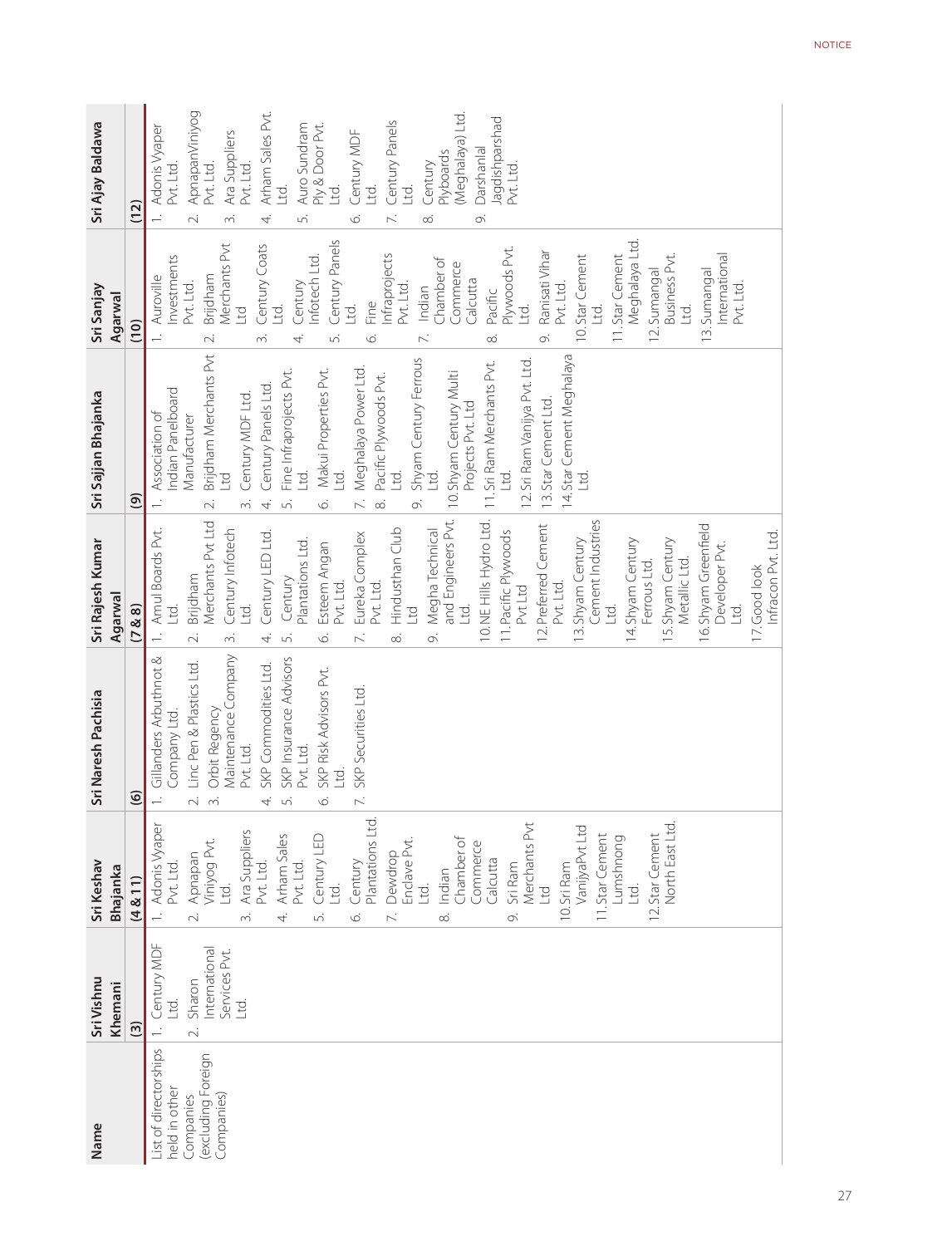| Name                              | Sri Vishnu              | Sri Keshav        | Sri Naresh Pachisia         | Sri Rajesh Kumar                 | Sri Sajjan Bhajanka      | Sri Sanjay          | Sri Ajay Baldawa |
|-----------------------------------|-------------------------|-------------------|-----------------------------|----------------------------------|--------------------------|---------------------|------------------|
|                                   | Khemani                 | <b>Bhajanka</b>   |                             | Agarwal                          |                          | Agarwal             |                  |
|                                   | $\widehat{\mathcal{C}}$ | (4 & 11)          | $\frac{6}{2}$               | (7 & 8 & 8)                      | $\widehat{\mathcal{C}}$  | (10)                | (12)             |
| Membership/                       | None                    | None              | Audit Committee:            | <b>Stakeholders</b>              | Audit Committee:         | <b>Stakeholders</b> | None             |
| Chairmanships<br>of Committees of |                         |                   | Member-                     | Relationship                     | Member-                  | Relationship        |                  |
|                                   |                         |                   | 1. Gillanders Arbuthnot &   | Committee:                       | 1. Star Cement Ltd.      | Committee:          |                  |
| Boards of other<br>Companies**    |                         |                   | Co. Ltd.                    | Chairperson-                     | 2. Star Cement Meghalaya | Member-             |                  |
|                                   |                         |                   | 2. Linc Pen & Plastics Ltd. | 1. Shyam Century<br>Ferrous Ltd. | Ltd.                     | 1. Star Cement      |                  |
|                                   |                         |                   | 3. SKP Securities Ltd.      |                                  | 3. Meghalaya Power Ltd.  | g                   |                  |
|                                   |                         |                   | <b>Stakeholders</b>         |                                  | <b>Stakeholders</b>      |                     |                  |
|                                   |                         |                   | Relationship Committee:     |                                  | Relationship Committee:  |                     |                  |
|                                   |                         |                   | Member-                     |                                  | Member-                  |                     |                  |
|                                   |                         |                   | 1. SKP Securities Ltd.      |                                  | 1. Star Cement Ltd.      |                     |                  |
| Relationship with                 | None                    | Son of Sri Sajjan | None                        | None                             | Father of Sri Keshav     | Father of Smt.      | None             |
| other Directors,                  |                         | Bhajanka,         |                             |                                  | Bhajanka, Executive      | Nikita Bansal,      |                  |
| Manager and<br>Key Managerial     |                         | Chairman and      |                             |                                  | Director                 | Executive Director  |                  |
|                                   |                         | Managing Director |                             |                                  |                          |                     |                  |
| Personnel of the                  |                         |                   |                             |                                  |                          |                     |                  |
| Company                           |                         |                   |                             |                                  |                          |                     |                  |
|                                   |                         |                   |                             |                                  |                          |                     |                  |

Commission to be paid within approved limits on recommendation by the Nomination and Remuneration Committee  $\wedge$  Commission to be paid within approved limits on recommendation by the Nomination and Remuneration Committee  $\overline{a}$ 

Subject to revision within approved limits  $\wedge$  Subject to revision within approved limits  $\lesssim$ 

- Remuneration paid in the capacity of Executive Director since 09.02.2021 @ Remuneration paid in the capacity of Executive Director since 09.02.2021  $^{\circ}$
- calculated in the manner referred to in Section 198 of the Companies Act, 2013 # calculated in the manner referred to in Section 198 of the Companies Act, 2013  $\#$
- appointment is further subject to compliance of Regulation 17(1B) of the SEBI Listing Regulations which is to become effective on 1<sup>st</sup> April, 2022, where upon, he shall, at his own \$ appointment is further subject to compliance of Regulation 17(1B) of the SEBI Listing Regulations which is to become effective on 1st April, 2022, where upon, he shall, at his own discretion, opt to continue either as the Chairman or as Managing Director of the Company. discretion, opt to continue either as the Chairman or as Managing Director of the Company.  $\Diamond$
- Subject to approval of Shareholders % Subject to approval of Shareholders  $%$

\*\*Pursuant to Regulation 26 of the Listing Regulations, only two Committee viz. Audit Committee and Stakeholders Relationship Committee have been considered. \*\*Pursuant to Regulation 26 of the Listing Regulations, only two Committee viz. Audit Committee and Stakeholders Relationship Committee have been considered.